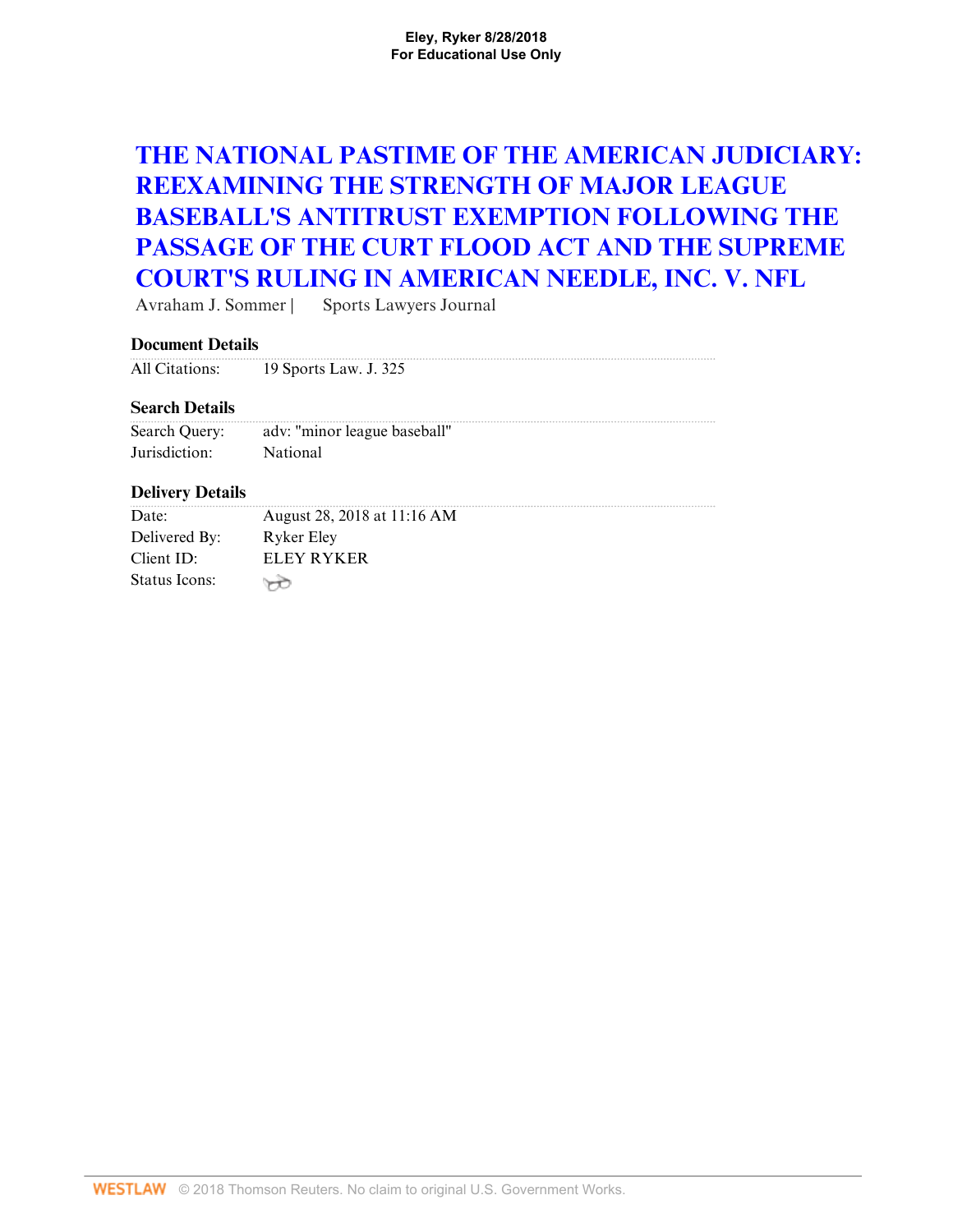**THE NATIONAL PASTIME OF THE AMERICAN JUDICIARY:..., 19 Sports Law. J. 325**

# **19 Sports Law. J. 325**

<span id="page-1-2"></span>**Sports Lawyers Journal** Spring 2012 Avraham J. Sommer [a1](#page-10-0)

Copyright (c) 2012 Sports Lawyers Association; Avraham J. Sommer

# **THE NATIONAL PASTIME OF THE AMERICAN JUDICIARY: REEXAMINING THE STRENGTH OF MAJOR LEAGUE BASEBALL'S ANTITRUST EXEMPTION FOLLOWING THE PASSAGE OF THE CURT FLOOD ACT AND THE SUPREME COURT'S RULING IN AMERICAN NEEDLE, INC. V. NFL**

<span id="page-1-3"></span>

| I. Introduction                                                                            | 325 |
|--------------------------------------------------------------------------------------------|-----|
| II. History of Major League Baseball's Antitrust Exemption                                 | 326 |
| III. The Curt Flood Act                                                                    | 333 |
| IV. Judicial Interpretation of the Business of Baseball                                    | 334 |
| A. Courts Employing a Broad Interpretation                                                 | 334 |
| <b>B.</b> Courts Applying a Narrow Standard                                                | 338 |
| V. Emerging Antitrust Scenarios Against Major League Baseball                              | 341 |
| VI. American Needle, Inc. v. NFL and Future Supreme Court Analysis of Baseball's Antitrust | 342 |
| Exemption                                                                                  |     |
| <b>VII. Conclusion</b>                                                                     | 343 |

# <span id="page-1-0"></span>**I. Introduction**

<span id="page-1-5"></span><span id="page-1-4"></span>Professional baseball has existed in the United States since the founding of the Cincinnati Red Stockings in [1](#page-10-2)869. The modern model of professional baseball was created in 1903 when the American League and the National League reached an agreement to coexist.  $^2$  $^2$  The teams in both leagues agreed to employ the Reserve System and to honor player contracts. [3](#page-10-4) After finalizing the union between the American and National **\*326** Leagues, the first World Series was played in 1903, creating an American tradition that continued without interruption until 199[4](#page-11-0). <sup>4</sup> From the outset, Major League Baseball's (MLB) evolution has been marked by an overall steady growth in attendance and revenues.<sup>[5](#page-11-1)</sup>

<span id="page-1-10"></span><span id="page-1-9"></span><span id="page-1-8"></span><span id="page-1-7"></span><span id="page-1-6"></span>In addition to this economic success, the American judiciary has consistently deferred to "America's pastime." <sup>[6](#page-11-2)</sup> The United States Supreme Court has allowed the business of baseball to become a figurative "field of dreams."<sup>[7](#page-11-3)</sup> The Court's "baseball trilogy" has set baseball apart from all other professional sports leagues by insulating it from the reach of the antitrust laws. <sup>[8](#page-11-4)</sup> This Article details the history of baseball's antitrust exemption, then proceeds to examine the effect of the Curt Flood Act and the Supreme Court's ruling in American Needle, Inc. v. NFL on the potential expansion of the Supreme Court's holdings as applied to baseball.

# <span id="page-1-1"></span>**II. History of Major League Baseball's Antitrust Exemption**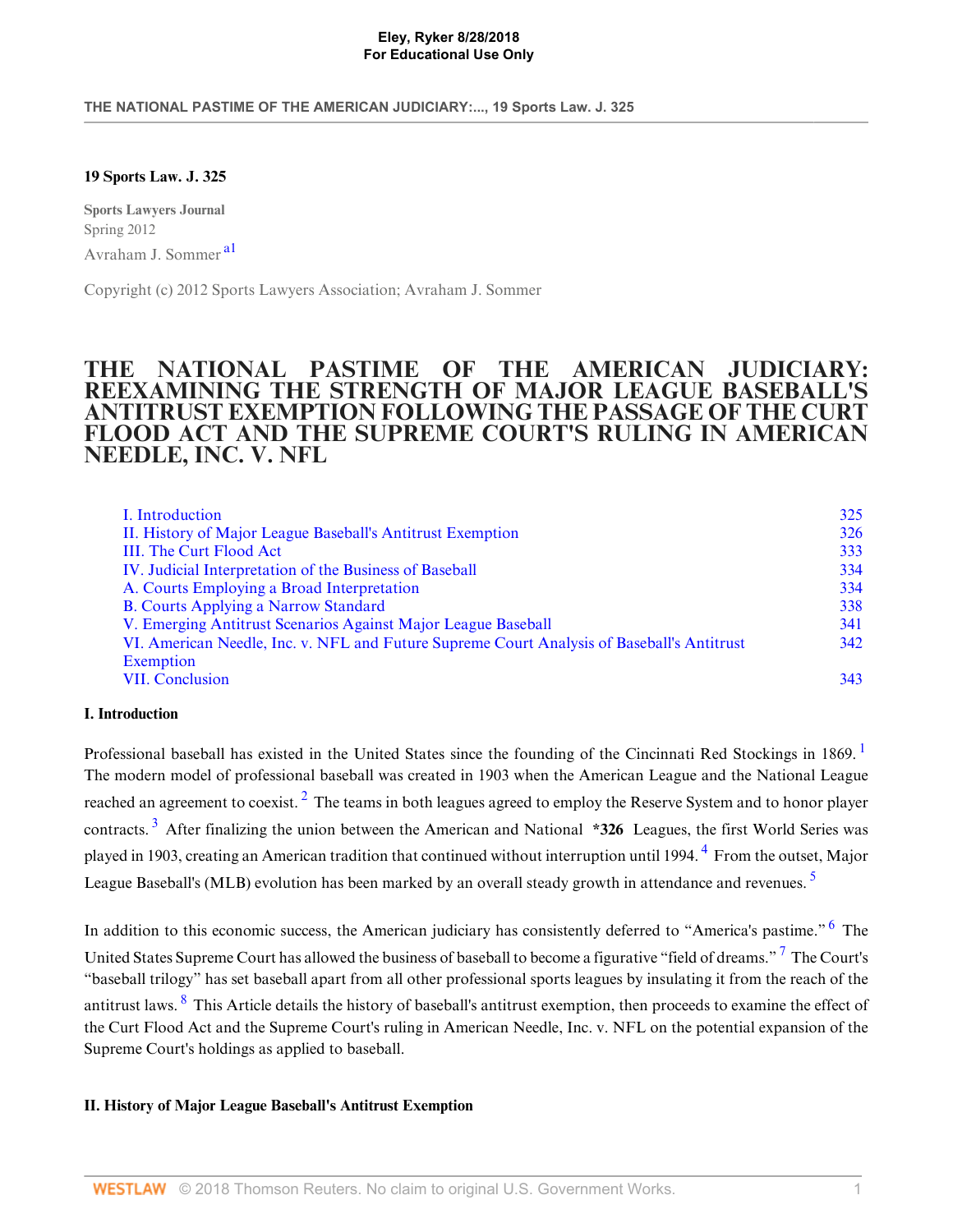### **THE NATIONAL PASTIME OF THE AMERICAN JUDICIARY:..., 19 Sports Law. J. 325**

<span id="page-2-4"></span><span id="page-2-3"></span><span id="page-2-2"></span><span id="page-2-1"></span><span id="page-2-0"></span>The merger between the American League and the National League stabilized the business of baseball at the turn of the twentieth century.<sup>[9](#page-11-5)</sup> Before the merger, the two leagues poached each other's players and directly competed for fans' attention and money.  $\frac{10}{10}$  $\frac{10}{10}$  $\frac{10}{10}$  The goal of placing the best product on the field generated competition between the two leagues. <sup>[11](#page-11-7)</sup> This created a general disregard for existing player contracts and led to an escalation in player costs,  $^{12}$  $^{12}$  $^{12}$  as demonstrated by the signing **\*327** of Napoleon "Nap" Lajoie by the upstart Philadelphia Athletics of the American League from their crosstown National League rival, the Philadelphia Phillies.<sup>[13](#page-11-9)</sup> Additionally, legendary shortstop Honus Wagner was offered \$20,000 from the American League's Washington Senators to leave the National League's Pittsburgh Pirates. <sup>[14](#page-11-10)</sup> The offer, which he declined, represented an almost 1000% increase in Wagner's salary. <sup>[15](#page-11-11)</sup> Thus, the union of the American League and the National League was accomplished not for the benefit of the sport but as a business venture. [16](#page-11-12)

<span id="page-2-11"></span><span id="page-2-10"></span><span id="page-2-9"></span><span id="page-2-8"></span><span id="page-2-7"></span><span id="page-2-6"></span><span id="page-2-5"></span>The merger was founded on respect being afforded to existing player contracts and on the addition of the Reserve System into all Major League contracts. <sup>[17](#page-11-13)</sup> The Reserve System was composed of two clauses in player contracts that restricted player mobility. [18](#page-11-14) First, the Reserve Clause prohibited a ballplayer from playing for another team during the term of his contract and in the succeeding year. <sup>[19](#page-11-15)</sup> Second, the Option Clause enabled management to unilaterally renew a player's contract for one year following the inability of the parties to reach an agreement.  $20$  The concurrent existence of these two clauses resulted in the perpetual renewal of an individual player's contract at the whim of team ownership.  $2<sup>1</sup>$  The Reserve System effectively controlled player costs by eliminating the market for player services. This scheme remained successful as long as upstart leagues followed suit.

<span id="page-2-15"></span><span id="page-2-14"></span><span id="page-2-13"></span><span id="page-2-12"></span>The Federal League, formed in 1914 as a direct competitor to MLB, placed half of its new teams in cities with an established Major League club.  $^{22}$  $^{22}$  $^{22}$  This new league was a threat to MLB because of its comparatively player-friendly contracts. [23](#page-11-19) Under Federal League contracts, players received automatic annual salary increases of 5% and were eligible for free agency after ten years of service in the league.  $^{24}$  $^{24}$  $^{24}$  Following the defection of more than eighty Major Leaguers to the Federal League, MLB responded by raising the salaries of its star players **\*328** and blacklisting any players who iumped to the upstart league.  $^{25}$  $^{25}$  $^{25}$  The advent of the Federal League and the competition it created for players resulted in the increase of the average Major League salary from \$3200 to \$7300 over three seasons. [26](#page-11-22)

<span id="page-2-20"></span><span id="page-2-19"></span><span id="page-2-18"></span><span id="page-2-17"></span><span id="page-2-16"></span>In 1915, after merger negotiations failed, the Federal League brought suit in the United States District Court for the Northern District of Illinois seeking an injunction to prevent MLB from blacklisting players and using the Reserve System.<sup>[27](#page-12-0)</sup> The Federal League alleged that these actions by MLB constituted concerted action in restraint of trade and therefore violated the antitrust laws. <sup>[28](#page-12-1)</sup> Judge Kennesaw Mountain Landis, who became Major League Baseball's first commissioner five years later, refused to rule on the case, citing the potential damage facing the game.<sup>[29](#page-12-2)</sup> The case was later settled with Federal League franchise owners disbanding the league in exchange for a substantial amount of money and the transfer of two Major League franchises to two Federal League owners.<sup>[30](#page-12-3)</sup> Dissatisfied with this settlement, the Federal League's Baltimore Terrapins filed suit alleging the same antitrust violations.<sup>[31](#page-12-4)</sup>

<span id="page-2-25"></span><span id="page-2-24"></span><span id="page-2-23"></span><span id="page-2-22"></span><span id="page-2-21"></span>The Terrapins' case was successful at the district court level, but the ruling was reversed on appeal.  $32$  In determining that baseball did not constitute interstate commerce under the Commerce Clause and thus was not subject to the Sherman Act, the United States Court of Appeals for the District of Columbia overturned the \$80,000 damage award. <sup>[33](#page-12-6)</sup> The case then proceeded to the Supreme Court, bringing about the first opinion of the Court's "baseball trilogy."  $34$  By affirming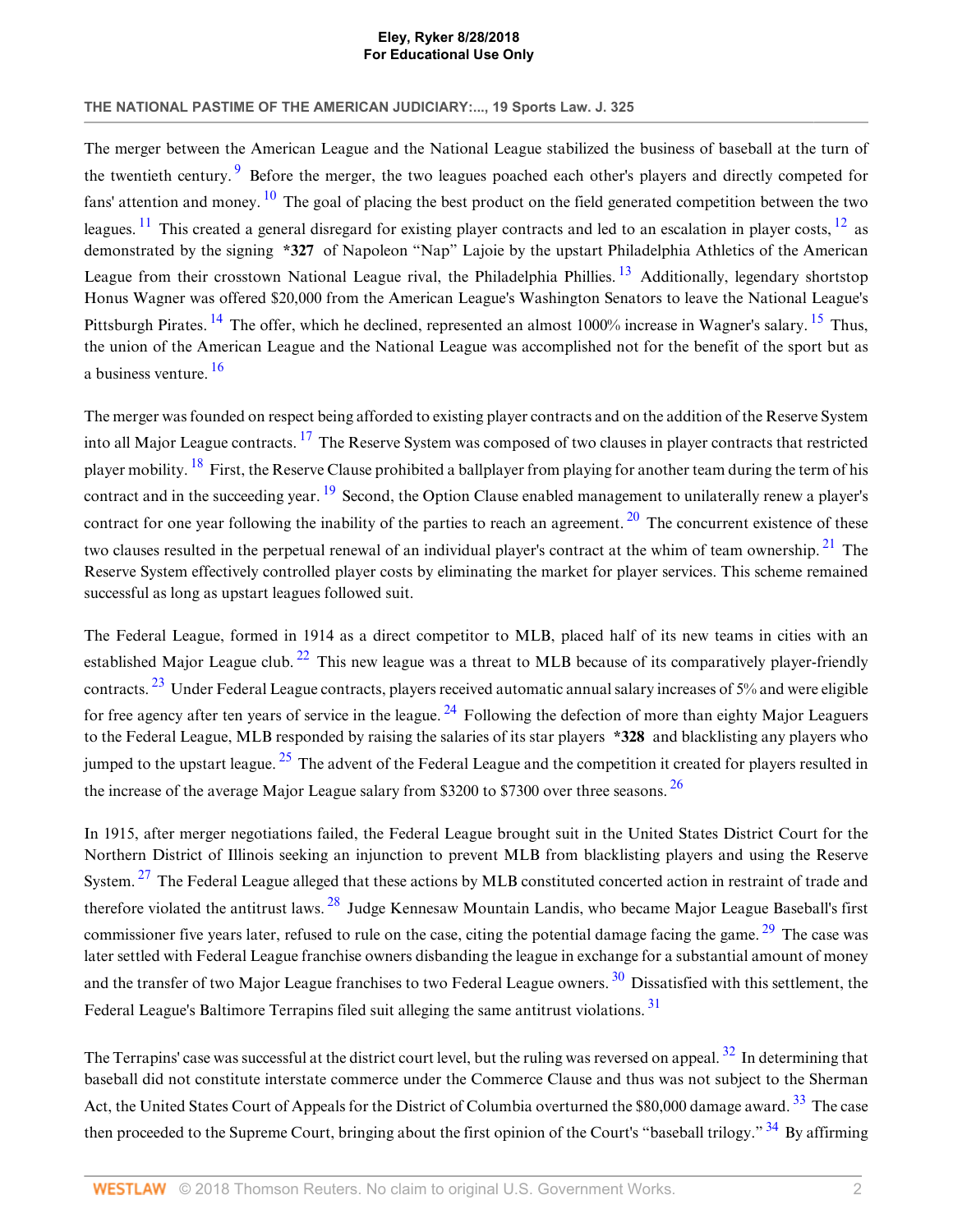# **THE NATIONAL PASTIME OF THE AMERICAN JUDICIARY:..., 19 Sports Law. J. 325**

<span id="page-3-1"></span><span id="page-3-0"></span>the appellate court's decision in Federal Baseball Club of Baltimore, Inc. v. National League of Professional Baseball Clubs, the Supreme Court established professional baseball's antitrust exemption. [35](#page-12-8) In a brief opinion issued by Justice Oliver Wendell Holmes, the Court held that baseball exhibitions and the travel necessary to produce them were merely incidental to, and **\*329** not a subject of, interstate commerce. <sup>[36](#page-12-9)</sup> Despite the Supreme Court's expansion of the scope of the Commerce Clause during its review of New Deal legislation, baseball maintained its judicially created antitrust exemption.<sup>[37](#page-12-10)</sup>

<span id="page-3-4"></span><span id="page-3-3"></span><span id="page-3-2"></span>The effect of the Supreme Court's ruling on player salaries was noticeable, but another serious challenge to Major League Baseball's supremacy did not emerge until immediately after the Second World War.<sup>[38](#page-12-11)</sup> Without the Federal League's influence and with the judiciary's endorsement of the Reserve System, players' salaries declined following Federal Baseball.<sup>[39](#page-12-12)</sup> For example, future Hall of Fame center fielder Tris Speaker played for a \$15,000 salary for each of the two years that the Federal League's shadow hung over baseball. <sup>[40](#page-12-13)</sup> However, after its demise, he received only \$10,000. [41](#page-12-14)

<span id="page-3-10"></span><span id="page-3-9"></span><span id="page-3-8"></span><span id="page-3-7"></span><span id="page-3-6"></span><span id="page-3-5"></span>In 1946, the Mexican League surfaced as the next major challenger to Major League Baseball.  $42$  The Mexican League followed the blueprint created by the Federal League and lured many Major Leaguers with substantial contract offers. <sup>[43](#page-12-16)</sup> Although this league was short-lived, it did have an effect on players' salaries. <sup>[44](#page-12-17)</sup> Stan Musial, a Hall of Fame outfielder for the St. Louis Cardinals, saw his salary more than double from \$13,500 in 1946 to \$31,000 in 1947 as a response to a contract offer from the Mexican League for \$175,000 over five years. <sup>[45](#page-12-18)</sup> The Mexican League failed at the end of the 1947 season, and the players who jumped ship desired to return to their Major League clubs. <sup>[46](#page-12-19)</sup> However, with the Supreme Court's Federal Baseball precedent in hand. MLB responded by blacklisting the defectors for five years. <sup>[47](#page-12-20)</sup>

<span id="page-3-15"></span><span id="page-3-14"></span><span id="page-3-13"></span><span id="page-3-12"></span><span id="page-3-11"></span>Danny Gardella, a blackballed player who violated his contract with the New York Giants to play in the Mexican League, challenged the legality of this tacit agreement among the sixteen Major League clubs by alleging violations of the antitrust laws. <sup>[48](#page-12-21)</sup> The United States District Court for the Southern District of New York dismissed the suit, citing a **\*330** lack of jurisdiction under the Sherman Act. [49](#page-12-22) The United States Court of Appeals for the Second Circuit reversed that decision in Gardella v. Chandler, finding that the business of baseball had made sufficient advancements to fall under the auspices of the Commerce Clause. <sup>[50](#page-12-23)</sup> This determination hinged on the radio and television broadcasting agree-ments that had become commonplace in baseball.<sup>[51](#page-12-24)</sup> Judge Learned Hand considered Major League clubs' involvement in broadcasting games not merely incidental, but a significant part of the game.  $52$  This led to the conclusion that MLB was engaged in interstate commerce.<sup>[53](#page-12-26)</sup>

<span id="page-3-22"></span><span id="page-3-21"></span><span id="page-3-20"></span><span id="page-3-19"></span><span id="page-3-18"></span><span id="page-3-17"></span><span id="page-3-16"></span>In a separate opinion, Judge Jerome Frank targeted the Reserve System, which he considered a "shockingly repugnant" monopoly, of which the effect on baseball players was almost equivalent to that of slavery. <sup>[54](#page-12-27)</sup> Believing that individual player contracts were in such conflict with public policy that they should fall under the scope of the prohibitions enumerated by the Sherman Act, Judge Frank narrowly construed Federal Baseball as holding that only travel necessary to produce games was incidental to the business of baseball and thus did not constitute interstate commerce.  $55$  On the other hand, television and radio broadcasts constituted substantial interstate commerce, bringing baseball under the jurisdiction of the antitrust laws.  $56$  Although the parties settled before the merits of the case were brought to trial, this shift in judicial philosophy signaled to MLB that the foundations of its antitrust exemption may have eroded.<sup>[57](#page-13-2)</sup>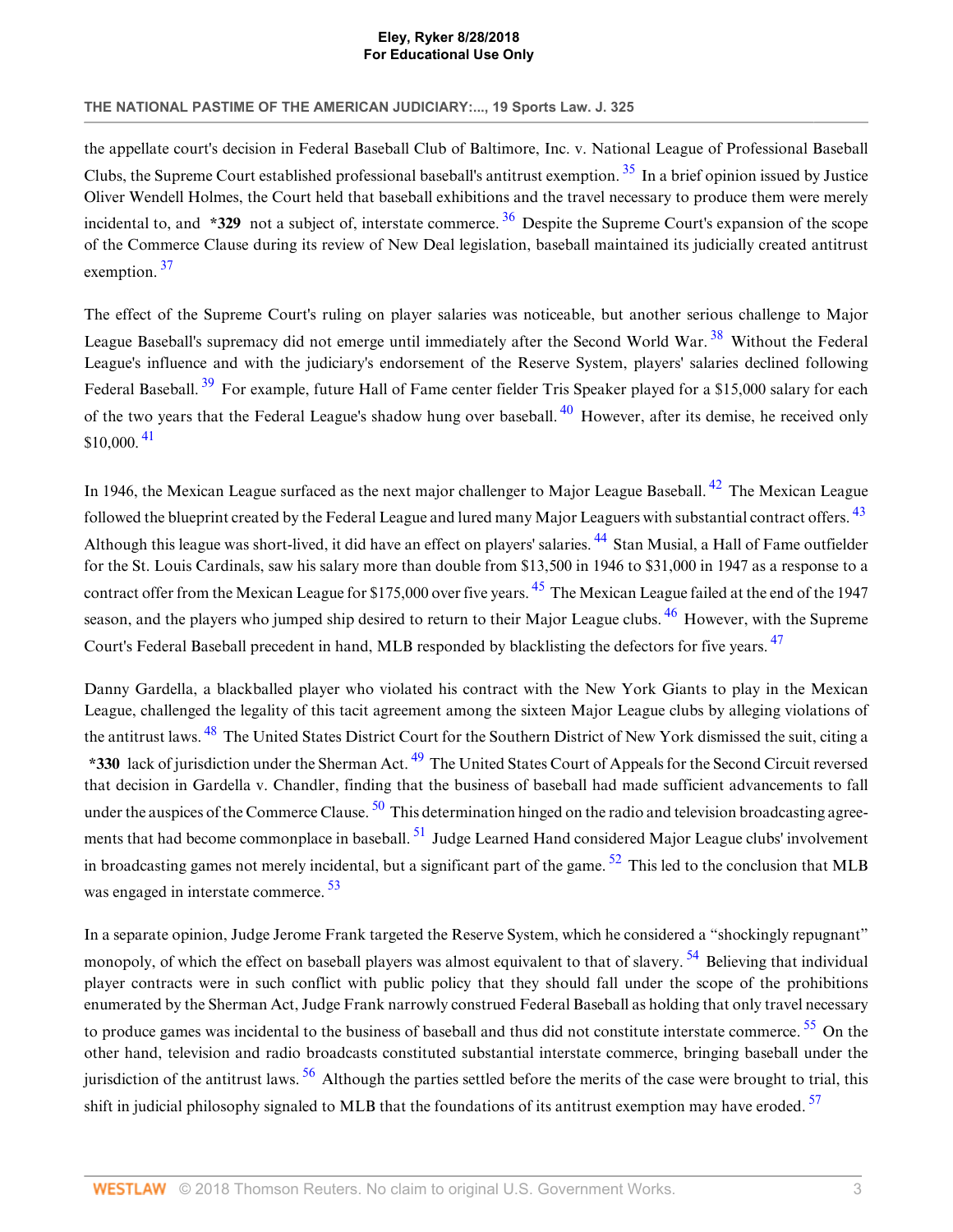### **THE NATIONAL PASTIME OF THE AMERICAN JUDICIARY:..., 19 Sports Law. J. 325**

<span id="page-4-1"></span><span id="page-4-0"></span>Despite contemplating legislation affecting baseball's antitrust status, Congress believed the decision in Gardella replaced the Supreme Court's Federal Baseball precedent and negated the need for legislation.<sup>[58](#page-13-3)</sup> Nonetheless, four years later, the Supreme Court reaffirmed MLB's exemption after issuing an opinion in sharp contrast to the Second Circuit's decision in Gardella. <sup>[59](#page-13-4)</sup> Toolson v. New York Yankees, Inc., arose when the MLB Commissioner blacklisted a minor league player under **\*331** the control of the New York Yankees, per the Reserve System, after the player refused to report to the minor league club to which he was assigned.  $60$  The suit challenged the Reserve System as a violation of the Sherman Act.  $61$ 

<span id="page-4-7"></span><span id="page-4-6"></span><span id="page-4-5"></span><span id="page-4-4"></span><span id="page-4-3"></span><span id="page-4-2"></span>In a brief one-paragraph opinion, the Supreme Court refused to find an antitrust violation under the Federal Baseball precedent. <sup>[62](#page-13-7)</sup> The Court reasoned that while Congress had considered that ruling, it had neglected to enact legislation specifically bringing the business of baseball under the antitrust laws.  $63$  In closing, the Court noted that "Congress" had no intention of including the business of baseball within the scope of the federal antitrust laws." <sup>[64](#page-13-9)</sup> This statement signified a shift in the Supreme Court's reasoning regarding baseball. <sup>[65](#page-13-10)</sup> With Justice Holmes' interpretation that exhibitions of baseball were not interstate commerce and thus fell outside the purview of federal antitrust laws no longer credible, the Court interpreted congressional inaction to mean that baseball was never susceptible to--and therefore exempt from--federal antitrust laws. [66](#page-13-11)

<span id="page-4-10"></span><span id="page-4-9"></span><span id="page-4-8"></span>Under this reasoning, it would seem logical that the antitrust exemption created for baseball would extend to other professional sports. However, within five years of Toolson, the Supreme Court twice ruled otherwise.<sup>[67](#page-13-12)</sup> In United States v. International Boxing Club of New York, the Court held that its precedents related to baseball did not grant an antitrust exemption to "all businesses based on professional sports." <sup>[68](#page-13-13)</sup> Referencing the House Subcommittee on Study of the Monopoly Power of the Committee on the Judiciary, which considered a legislative antitrust exemption for all professional sports leagues, the Court reasoned, "Such a broad exemption could not be granted without substantially repealing the antitrust laws."  $\frac{69}{9}$  $\frac{69}{9}$  $\frac{69}{9}$ 

<span id="page-4-14"></span><span id="page-4-13"></span><span id="page-4-12"></span><span id="page-4-11"></span>The Supreme Court more famously refused to extend baseball's antitrust exemption to the National Football League (NFL) in Radovich v. NFL. [70](#page-13-15) The case challenged football's version of the Reserve System **\*332** after All-Pro guard Bill Radovich was blacklisted by the NFL for playing in a rival league while he was still under contract with the Detroit Lions.<sup>[71](#page-13-16)</sup> In Radovich, the Court specifically limited the reach of Federal Baseball and Toolson to the business of organized professional baseball. <sup>[72](#page-13-17)</sup> Recognizing its hypocrisy, the Court noted the "dubious validity" of its baseball precedents and recognized that if it had considered the question of baseball as a case of first impression it would have ruled differently. [73](#page-13-18)

<span id="page-4-20"></span><span id="page-4-19"></span><span id="page-4-18"></span><span id="page-4-17"></span><span id="page-4-16"></span><span id="page-4-15"></span>Despite this realization, the Supreme Court reasserted the strength of baseball's antitrust exemption when it decided Flood v. Kuhn, the final case of the "baseball trilogy." <sup>[74](#page-13-19)</sup> The case originated from a lawsuit brought by center fielder Curt Flood challenging MLB's Reserve System after the St. Louis Cardinals traded him against his will to the Philadelphia Phillies.<sup>[75](#page-13-20)</sup> In Flood, the Supreme Court expressly pronounced what it indirectly said in Toolson--that professional baseball is a business engaged in interstate commerce.  $^{76}$  $^{76}$  $^{76}$  However, in upholding the application of baseball's antitrust exemption to the Reserve System, the Court adhered to the precedents of Federal Baseball and Toolson, maintaining that the principle of stare decisis ran paramount.  $^{77}$  $^{77}$  $^{77}$  The Court held, "We continue to be loath, 50 years after Federal Baseball and almost two decades after Toolson, to overturn those cases judicially when Congress, by its positive inaction, has allowed those decisions to stand for so long and . . . has clearly evinced a desire not to disapprove them legislatively."<sup>[78](#page-13-23)</sup>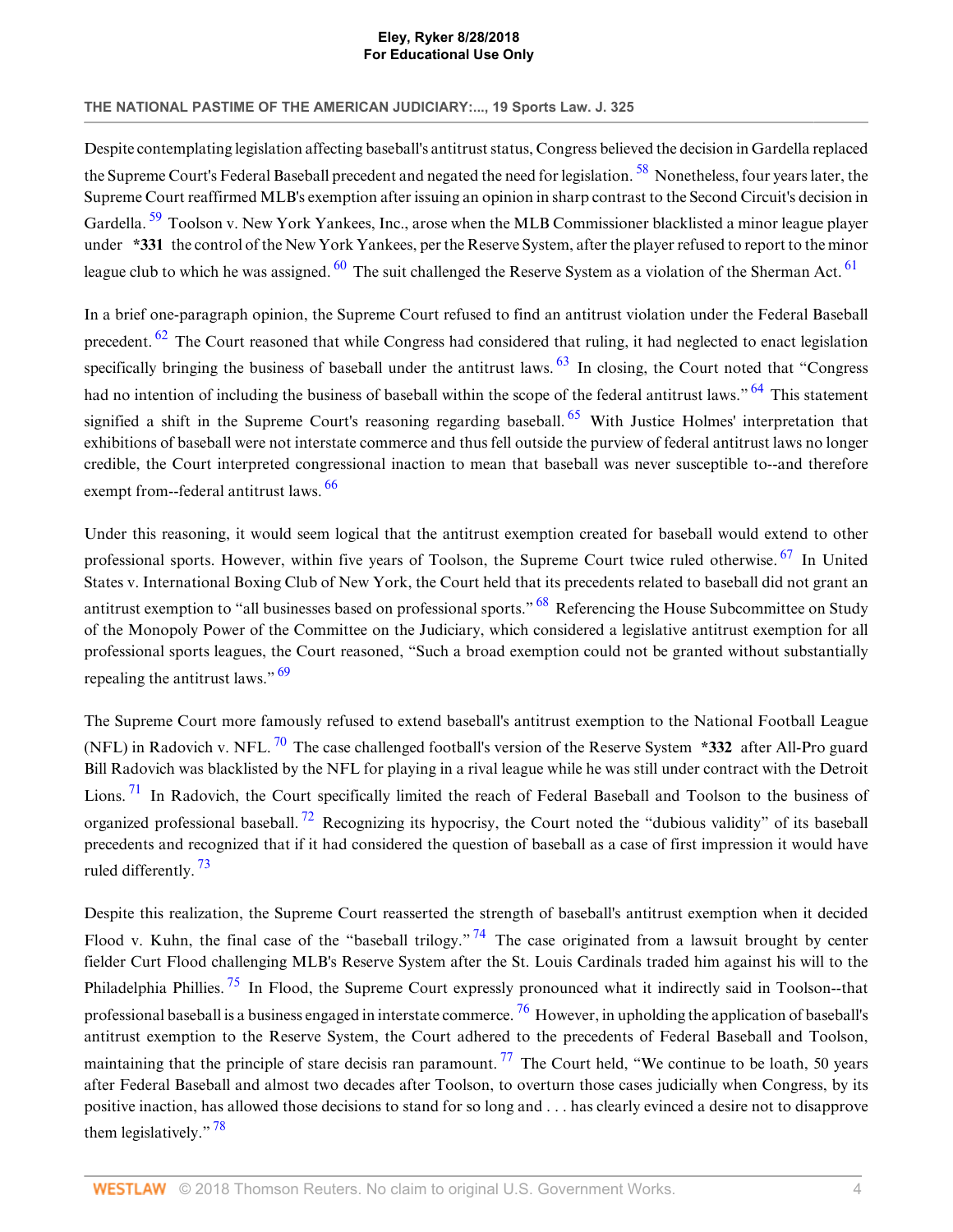**THE NATIONAL PASTIME OF THE AMERICAN JUDICIARY:..., 19 Sports Law. J. 325**

<span id="page-5-3"></span><span id="page-5-2"></span><span id="page-5-1"></span>Often overlooked, however, is the Court's statement that narrowed the application of its holding to the Reserve System.<sup>[79](#page-13-24)</sup> Justice Harry Blackmun emphasized, "With its reserve system enjoying exemption from the federal antitrust laws, baseball is, in a very distinct sense, an exception and an anomaly." <sup>[80](#page-13-25)</sup> In light of precedent, the Court's statement that "Federal Baseball and Toolson have become an aberration confined to baseball" was a reference to the Radovich decision to not extend an antitrust exemption to the NFL's Reserve System. <sup>[81](#page-13-26)</sup> Moreover, in affirming its precedents, the Court looked to the history and application **\*333** of those decisions and documented the House Committee on the Judiciary's determination that baseball operates in chaos without the Reserve System.<sup>[82](#page-13-27)</sup> The Court acknowledged that the differences between baseball and other professional sports stem from "baseball's unique characteristics and needs"-- namely its reliance on the Reserve System to operate successfully. <sup>[83](#page-13-28)</sup>

<span id="page-5-6"></span><span id="page-5-5"></span><span id="page-5-4"></span>However, lower courts have split on the interpretation of the Court's holding in Flood, which resulted in the application of the antitrust exemption to the business of baseball even after Congress answered the Court's call to pass legislation. <sup>[84](#page-14-0)</sup>

# <span id="page-5-0"></span>**III. The Curt Flood Act**

<span id="page-5-8"></span><span id="page-5-7"></span>After shaking off the signs put down by the Supreme Court when it called for legislation to bring MLB under the federal antitrust laws, Congress finally enacted the Curt Flood Act in 1998.<sup>[85](#page-14-1)</sup> The Act's primary intentions were to eliminate baseball's antitrust exemption as it relates to Major League players and provide those players with "the same rights under the antitrust laws as . . . other professional athletes" have, while not changing the application of the antitrust laws in other contexts with respect to baseball. <sup>[86](#page-14-2)</sup> Section A of the Act specifically subjects baseball to the antitrust laws "to the same extent such conduct, acts, practices, or agreements would be subject to the antitrust laws if engaged in by persons in any other professional sports business affecting interstate commerce" as long as those violations directly relate to or affect employment of MLB players. <sup>[87](#page-14-3)</sup> Twenty-five years after the Supreme Court decided Flood, the Curt Flood Act finally allowed players to challenge the Reserve System under federal antitrust laws. <sup>[88](#page-14-4)</sup> The collectively-bargained-for additions of salary arbitration and free agency to the MLB Collective Bargaining Agreement (CBA) have effectively made Section A of the Act duplicative and irrelevant. However, if the players challenge League policies in the absence of a CBA between the League and the Major League Baseball Players Association, this no longer holds true.

<span id="page-5-16"></span><span id="page-5-15"></span><span id="page-5-14"></span><span id="page-5-13"></span><span id="page-5-12"></span><span id="page-5-11"></span><span id="page-5-10"></span><span id="page-5-9"></span>**\*334** Section B explicitly mentions that courts should not rely on the Act when applying the antitrust laws to baseball, aside from the Act's express provision eliminating the exemption as it relates to Major League players. <sup>[89](#page-14-5)</sup> As a result, judicial precedent governs all other issues that may arise concerning baseball's antitrust exemption. <sup>[90](#page-14-6)</sup> This includes minor league players, the amateur draft, issues relating to franchise ownership and relocation, and the licensing of intellectual property. <sup>[91](#page-14-7)</sup> During deliberation over this bill in the Senate, Senator Paul Wellstone (D-MN) required confirmation that the Act would not affect recent lower court precedents that narrowed the scope of baseball's exemption.  $92$  Senator Patrick Leahy (D-VT) and Senator Orrin Hatch (R-UT), the bill's cosponsors, put Senator Wellstone at ease by confirming that it was "intended to have no effect other than to clarify the status of major league players under the antitrust laws. With regard to all other context or other persons or entities, the law will be the same after the passage of the Act as it is today." <sup>[93](#page-14-9)</sup> Therefore, the economic side of baseball was left untouched and under the control of the American judiciary with respect to antitrust laws. <sup>[94](#page-14-10)</sup>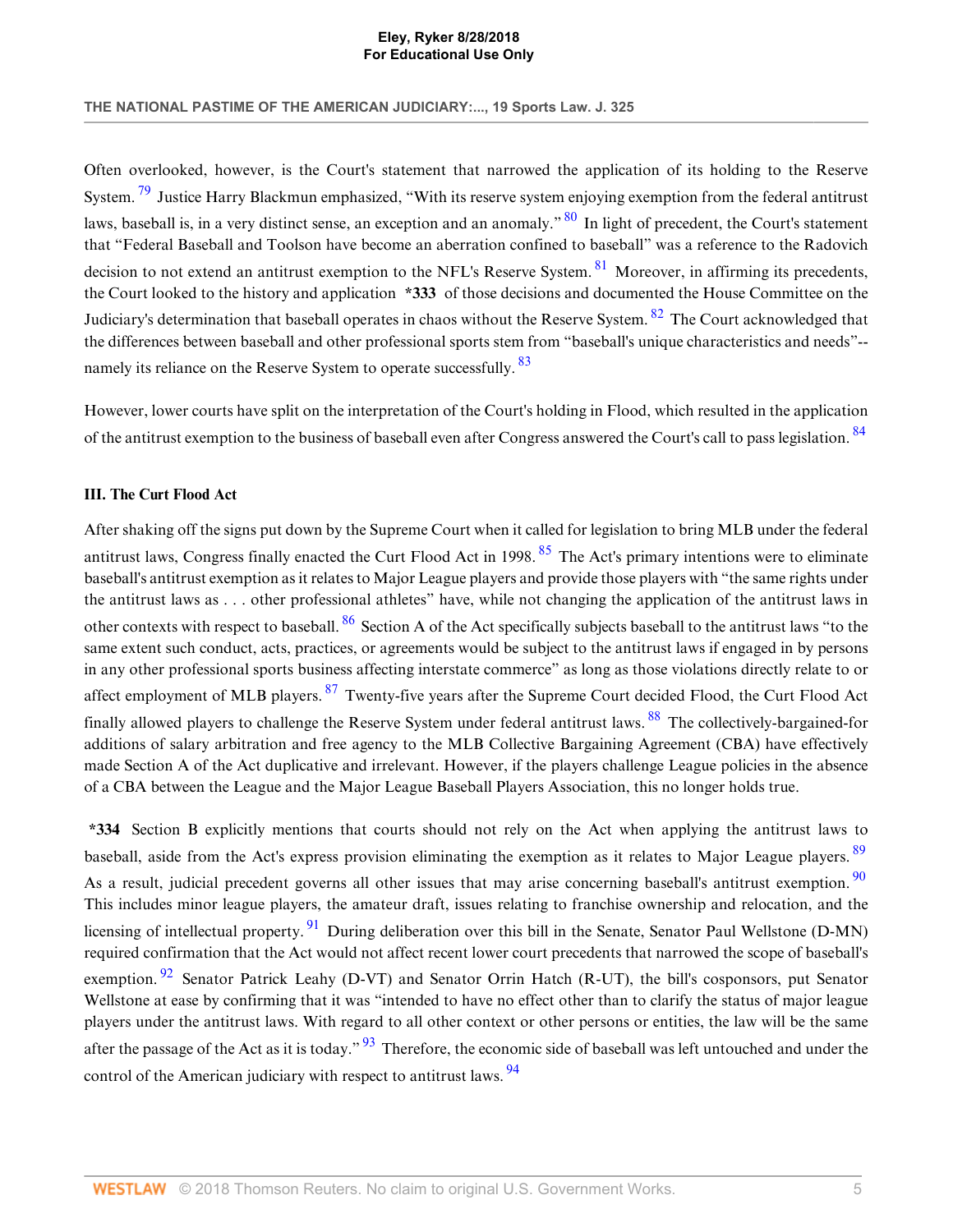#### <span id="page-6-0"></span>**IV. Judicial Interpretation of the Business of Baseball**

### <span id="page-6-1"></span>**A. Courts Employing a Broad Interpretation**

<span id="page-6-4"></span><span id="page-6-3"></span><span id="page-6-2"></span>The lower courts' broad interpretation of baseball's antitrust exemption after Flood amounts to a judicial recognition that "[b]aseball has been the national pastime for over one hundred years and enjoys a unique place in our American heritage." <sup>[95](#page-14-11)</sup> The United States Court of Appeals for the Seventh Circuit issued an opinion post-Flood broadly construing the application of baseball's exemption  $96$  when Oakland Athletics owner Charles Finley sued MLB Commissioner Bowie Kuhn. <sup>[97](#page-14-13)</sup> In Charles O. Finley & Co. v. Kuhn, Finley alleged that Kuhn violated **\*335** federal antitrust laws after he rejected the trades of left fielder Joe Rudi and pitcher Rollie Fingers to the Boston Red Sox and pitcher Vida Blue to the New York Yankees in exchange for a total of \$3.5 million. <sup>[98](#page-14-14)</sup> Essentially, the Athletics were prevented from executing a "fire sale."  $99$ 

<span id="page-6-7"></span><span id="page-6-6"></span><span id="page-6-5"></span>In dismissing the argument that baseball's antitrust exemption was limited to protecting the Reserve System, the Seventh Circuit, extrapolating from the Supreme Court's baseball trilogy and Radovich, held that "the Supreme Court intended to exempt the business of baseball, not any particular facet of that business, from the federal antitrust laws." <sup>[100](#page-14-16)</sup> However, the court did note the exemption does not necessarily apply "to all cases which may have some attenuated relation to the business of baseball." <sup>[101](#page-14-17)</sup> This seems to imply that issues having no relation to the game on the field might fall outside the scope of the antitrust exemption.  $102$ 

<span id="page-6-12"></span><span id="page-6-11"></span><span id="page-6-10"></span><span id="page-6-9"></span><span id="page-6-8"></span>In light of Flood, the United States Court of Appeals for the Eleventh Circuit similarly construed the exemption. <sup>[103](#page-14-19)</sup> In Professional Baseball Schools & Clubs, Inc. v. Kuhn, the owner of a Single-A minor league franchise in the Carolina League filed an antitrust suit against MLB and its commissioner. <sup>[104](#page-14-20)</sup> The suit challenged MLB's player assignment system, rules on franchise location, the monopolization of the business of professional baseball, and Carolina League rules requiring member teams to play games only against teams within the official structure of **minor league baseball**. [105](#page-14-21) The Eleventh Circuit upheld the district court's dismissal for want of subject matter jurisdiction because all of the alleged violations were integral parts of the business of baseball. [106](#page-14-22)

<span id="page-6-22"></span><span id="page-6-21"></span><span id="page-6-20"></span><span id="page-6-19"></span><span id="page-6-18"></span><span id="page-6-17"></span><span id="page-6-16"></span><span id="page-6-15"></span><span id="page-6-14"></span><span id="page-6-13"></span>Prior to the enactment of the Curt Flood Act, two federal district courts also dealt with baseball's exemption without further appeal to a higher court. <sup>[107](#page-14-23)</sup> In New Orleans Pelicans Baseball, Inc. v. National Ass'n of Professional Baseball Leagues, Inc., the plaintiff filed suit after a **\*336** failed attempt to move the Double-A Charlotte Knights to New Orleans. <sup>[108](#page-14-24)</sup> This offer was approved initially, but later rejected in favor of an offer submitted by the Triple-A Denver Zephyrs.  $\frac{109}{10}$  $\frac{109}{10}$  $\frac{109}{10}$  The plaintiff challenged the preference given to a club in a league with a higher classification.  $\frac{110}{10}$  $\frac{110}{10}$  $\frac{110}{10}$  The United States District Court for the Eastern District of Louisiana followed the limited weight of authority supporting a broad interpretation of baseball's antitrust exemption in granting the defendant's motion for summary judgment and dismissing the case. <sup>[111](#page-15-1)</sup> In McCoy v. MLB, fans and businesses affected by the 1994 player strike sued MLB, alleging that the responsive actions taken by the League violated antitrust laws. <sup>[112](#page-15-2)</sup> The United States District Court for the Western District of Washington construed the Supreme Court's decision in Flood broadly, focusing primarily on the Court's affirmation of Federal Baseball and Toolson, and dismissed the suit. <sup>[113](#page-15-3)</sup> Neither the New Orleans Pelicans court nor the McCoy court attempted to define the scope of the exemption. <sup>[114](#page-15-4)</sup> Instead, both courts simply relied on nonbinding authority and either failed to distinguish or ignored the game-related circumstances addressed in the previous cases. <sup>[115](#page-15-5)</sup>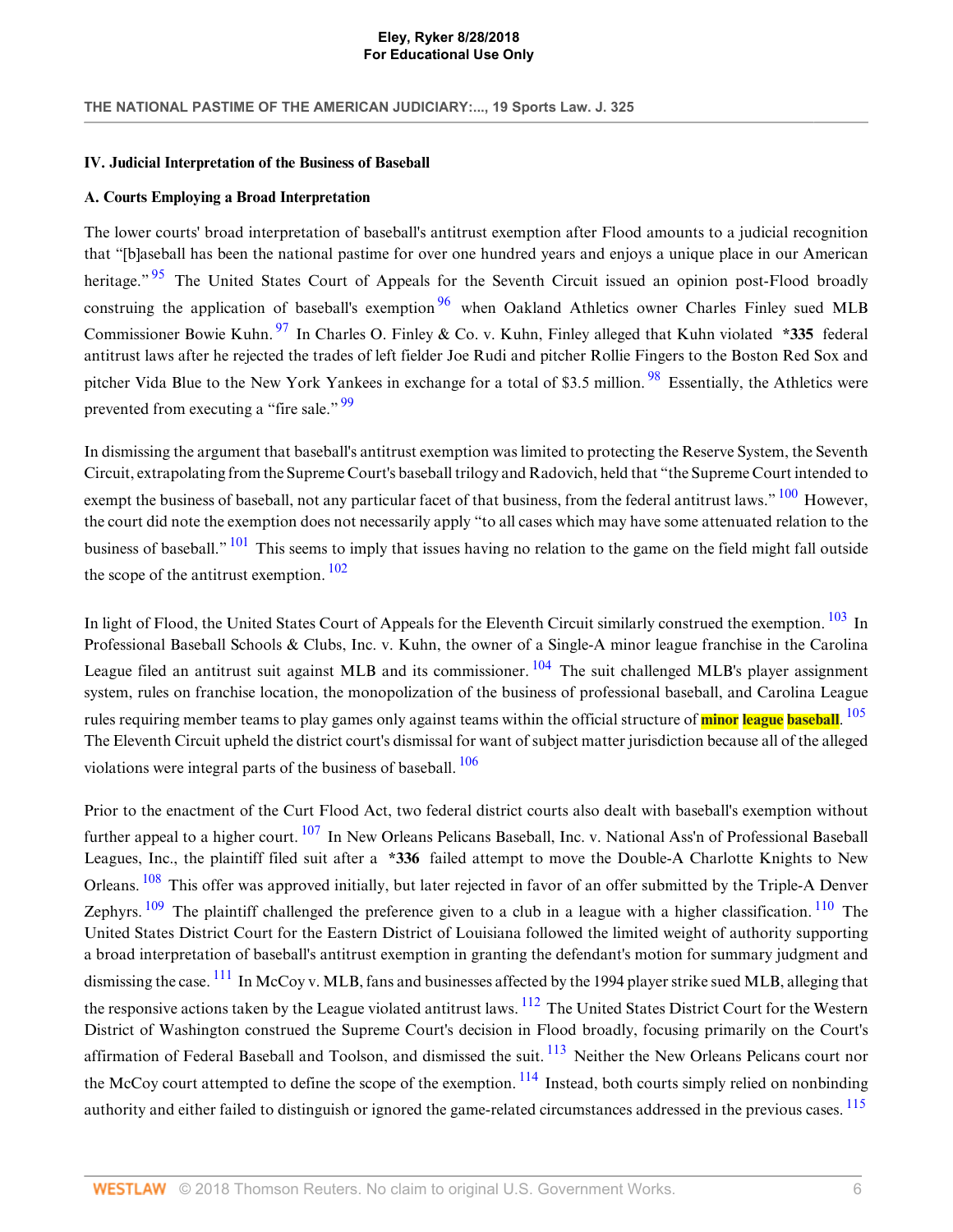# **THE NATIONAL PASTIME OF THE AMERICAN JUDICIARY:..., 19 Sports Law. J. 325**

<span id="page-7-5"></span><span id="page-7-4"></span><span id="page-7-3"></span><span id="page-7-2"></span><span id="page-7-1"></span>Following the passage of the Curt Flood Act, the Minnesota Supreme Court was next to apply a broad interpretation of baseball's antitrust exemption. <sup>[116](#page-15-6)</sup> In order to prevent the Minnesota Twins from relocating to North Carolina, Minnesota Attorney General Michael Hatch served the Twins with civil investigative demands under Minnesota law as part of an investigation into violations of state antitrust law.  $^{117}$  $^{117}$  $^{117}$  The Twins resisted and filed suit seeking a protective order. <sup>[118](#page-15-8)</sup> \*337 Although this case only involved state law, Minnesota adopted the federal courts' interpretation of federal antitrust laws in applying its own law.  $^{119}$  $^{119}$  $^{119}$  Following its predecessors, the Minnesota Supreme Court determined that the "great weight of federal cases" necessitated a finding that Flood exempts the entire business of professional baseball from antitrust law. <sup>[120](#page-15-10)</sup> Applying the Supreme Court's trilogy of baseball cases, the Minnesota court ruled "that the sale and relocation of a baseball franchise, like the reserve clause discussed in Flood, is an integral part of the business of professional baseball and falls within the exemption."  $^{121}$  $^{121}$  $^{121}$  As a result, the court granted the Twins' request for a protective order, effectively ending the Attorney General's investigation and his attempt to prevent the relocation of the club.  $122$  Although Minnesota Twins was a state court decision, it was the first case to apply baseball's exemption to a business decision that had no tangible connection to on-field performance.<sup>[123](#page-15-13)</sup>

<span id="page-7-11"></span><span id="page-7-10"></span><span id="page-7-9"></span><span id="page-7-8"></span><span id="page-7-7"></span><span id="page-7-6"></span>Minnesota Twins laid the foundation for the United States District Court for the Northern District of Florida to rule similarly in MLB v. Butterworth (Butterworth II).  $^{124}$  $^{124}$  $^{124}$  This lawsuit resulted from MLB's resistance to the Florida Attorney General's civil investigative demands under Florida antitrust law following baseball's proposed contraction prior to the 2002 season.  $125$  Following other courts' defenses of a broad antitrust exemption, the court prefaced its opinion by stating, "Baseball is an American game that has occupied a unique position in American society."  $126$  The district court specifically rejected the notion that the **\*338** Supreme Court's baseball trilogy limited the exemption's scope to the Reserve System and related issues.  $127$  Looking to the Eleventh Circuit's decision in Professional Baseball Schools & Clubs, the court determined that contraction fell within the bounds of the business of baseball and received a complete exemption from the antitrust laws. [128](#page-15-18)

<span id="page-7-16"></span><span id="page-7-15"></span><span id="page-7-14"></span><span id="page-7-13"></span><span id="page-7-12"></span>The Eleventh Circuit heard the appeal in MLB v. Crist.  $129$  In affirming the district court, the Eleventh Circuit held that a wide umbrella encompassed the business of baseball under the antitrust exemption.  $130$  The court reasoned that "[f]ederal antitrust law exempts the contraction issue from judicial scrutiny" because "contraction implicates the heart of the 'business of baseball."<sup>[131](#page-16-1)</sup> The court believed that the effect of contraction on the number of teams in the Major Leagues directly affected the scheduling of games and revenue sharing, clearly bringing contraction under the ambit of the business of baseball. [132](#page-16-2) However, the Eleventh Circuit did restrict baseball's invulnerability, stating that "the antitrust exemption has not been held to immunize the dealings between professional baseball clubs and third parties."<sup>[133](#page-16-3)</sup>

<span id="page-7-20"></span><span id="page-7-19"></span><span id="page-7-18"></span><span id="page-7-17"></span>Unlike the Eleventh Circuit in Crist and the Seventh Circuit in Charles O. Finley  $\&$  Co., most of the courts that have broadly applied baseball's exemption fail to specifically delineate their reasoning for construing the exemption in such a manner. <sup>[134](#page-16-4)</sup> They rely on the holdings supplied by the Supreme Court's baseball trilogy and fail to recognize any limitations to baseball's overreaching immunity. <sup>[135](#page-16-5)</sup> This in turn has allowed other courts to decide similar cases differently. [136](#page-16-6)

# <span id="page-7-21"></span><span id="page-7-0"></span>**B. Courts Applying a Narrow Standard**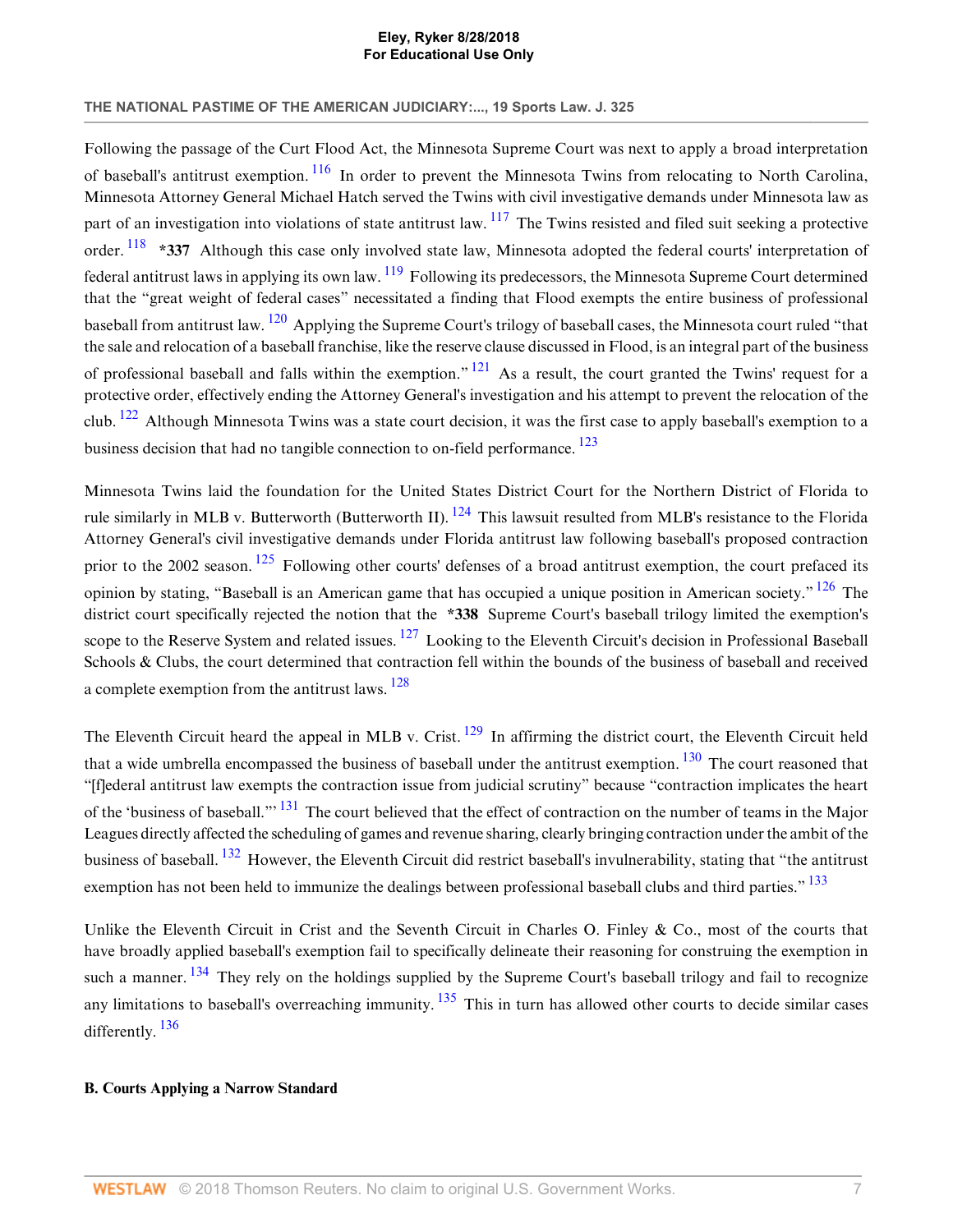### **THE NATIONAL PASTIME OF THE AMERICAN JUDICIARY:..., 19 Sports Law. J. 325**

<span id="page-8-3"></span><span id="page-8-2"></span><span id="page-8-1"></span><span id="page-8-0"></span>The first court to construe baseball's antitrust exemption narrowly was the United States District Court for the Southern District of Texas in **\*339** Henderson Broadcasting Corp. v. Houston Sports Ass'n. <sup>[137](#page-16-7)</sup> A Houston radio station sued the ownership group of the Houston Astros for antitrust violations, alleging that it conspired with a competing radio station and breached a broadcasting rights agreement with the plaintiff  $138$  in order to enter into an exclusive broadcasting agreement with a competitor.  $139$  The Astros submitted a motion to dismiss for want of subject matter jurisdiction, citing baseball's exemption from federal antitrust laws.  $140$  The district court interpreted the applicable Supreme Court decisions to "imply that the exemption covers only those aspects of baseball, such as leagues, clubs and players which are integral to the sport and not related activities which merely enhance its commercial success." <sup>[141](#page-16-11)</sup> The court held that MLB's exemption did not apply because "[t]he reserve clause and other 'unique characteristics and needs' of the game have no bearing" on a radio contract to broadcast games. <sup>[142](#page-16-12)</sup> The court also viewed the Sports Broadcasting Act to apply only to television agreements negotiated on a league level, leaving no protection to radio broadcasting contracts negotiated by individual clubs.  $\frac{143}{2}$  $\frac{143}{2}$  $\frac{143}{2}$ 

<span id="page-8-10"></span><span id="page-8-9"></span><span id="page-8-8"></span><span id="page-8-7"></span><span id="page-8-6"></span><span id="page-8-5"></span><span id="page-8-4"></span>Arguably the most famous decision involving a narrow interpretation of baseball's antitrust exemption is Piazza v. MLB. [144](#page-16-14) There, Vincent Piazza and Vincent Tirendi executed a letter of intent to purchase the San Francisco Giants for \$115 million and move the club to Tampa, Florida. <sup>[145](#page-16-15)</sup> However, MLB's ownership committee cited concerns regarding background checks of the plaintiffs' ownership group and ultimately rejected their offer. <sup>[146](#page-16-16)</sup> Instead, an ownership group willing to keep the team in San Francisco was selected despite submitting an inferior offer of \$100 million. <sup>[147](#page-16-17)</sup> The plaintiffs filed suit alleging antitrust violations, among other claims. [148](#page-16-18) In its defense, MLB filed a motion to dismiss for a lack of subject matter jurisdiction. [149](#page-16-19)

<span id="page-8-14"></span><span id="page-8-13"></span><span id="page-8-12"></span><span id="page-8-11"></span>In rejecting the defendant's motion, the United States District Court for the Eastern District of Pennsylvania concluded that the Supreme **\*340** Court's application of the stare decisis doctrine confined the precedential value of Flood to its specific facts: antitrust immunity only for the Reserve System,  $^{150}$  $^{150}$  $^{150}$  which had no relevance to the issue at hand.  $^{151}$  $^{151}$  $^{151}$ Consequently, the court rejected MLB's argument that it was exempt from antitrust liability in this situation. <sup>[152](#page-16-22)</sup>

<span id="page-8-18"></span><span id="page-8-17"></span><span id="page-8-16"></span><span id="page-8-15"></span>Shortly after the Eastern District of Pennsylvania issued its decision in Piazza, the Supreme Court of Florida weighed in on the issue in Butterworth v. National League of Professional Baseball Clubs (Butterworth I).  $^{153}$  $^{153}$  $^{153}$  In response to the Piazza case and Florida's inability to obtain an MLB franchise, Florida's Attorney General issued civil investigative demands to the National League per Florida's antitrust laws. <sup>[154](#page-16-24)</sup> The investigation centered on a "conspiracy in restraint" of trade in connection with the sale and purchase of the San Francisco Giants baseball franchise." <sup>[155](#page-16-25)</sup> MLB sought to quash the investigative demands, and the suit ensued.  $156$  After assessing the language and findings in Flood, the Butterworth I court reached the same conclusion as the Piazza court: "baseball's antitrust exemption extends only to the reserve system."  $157$ 

<span id="page-8-23"></span><span id="page-8-22"></span><span id="page-8-21"></span><span id="page-8-20"></span><span id="page-8-19"></span>There is disagreement over the breadth of baseball's immunity from antitrust laws even between courts that narrowly interpret the exemption. <sup>[158](#page-17-1)</sup> Courts adopting the narrowest view of the exemption apply it solely to the reserve clause, which virtually eliminates baseball's exemption following the passage of the Curt Flood Act and the creation of free agency. <sup>[159](#page-17-2)</sup> However, courts that look to the unique characteristics and needs of the game successfully balance deference and restrictiveness. <sup>[160](#page-17-3)</sup> Thus, the Supreme Court is the only court equipped to settle the three-way dispute over the interpretation of Flood and the application of baseball's antitrust exemption.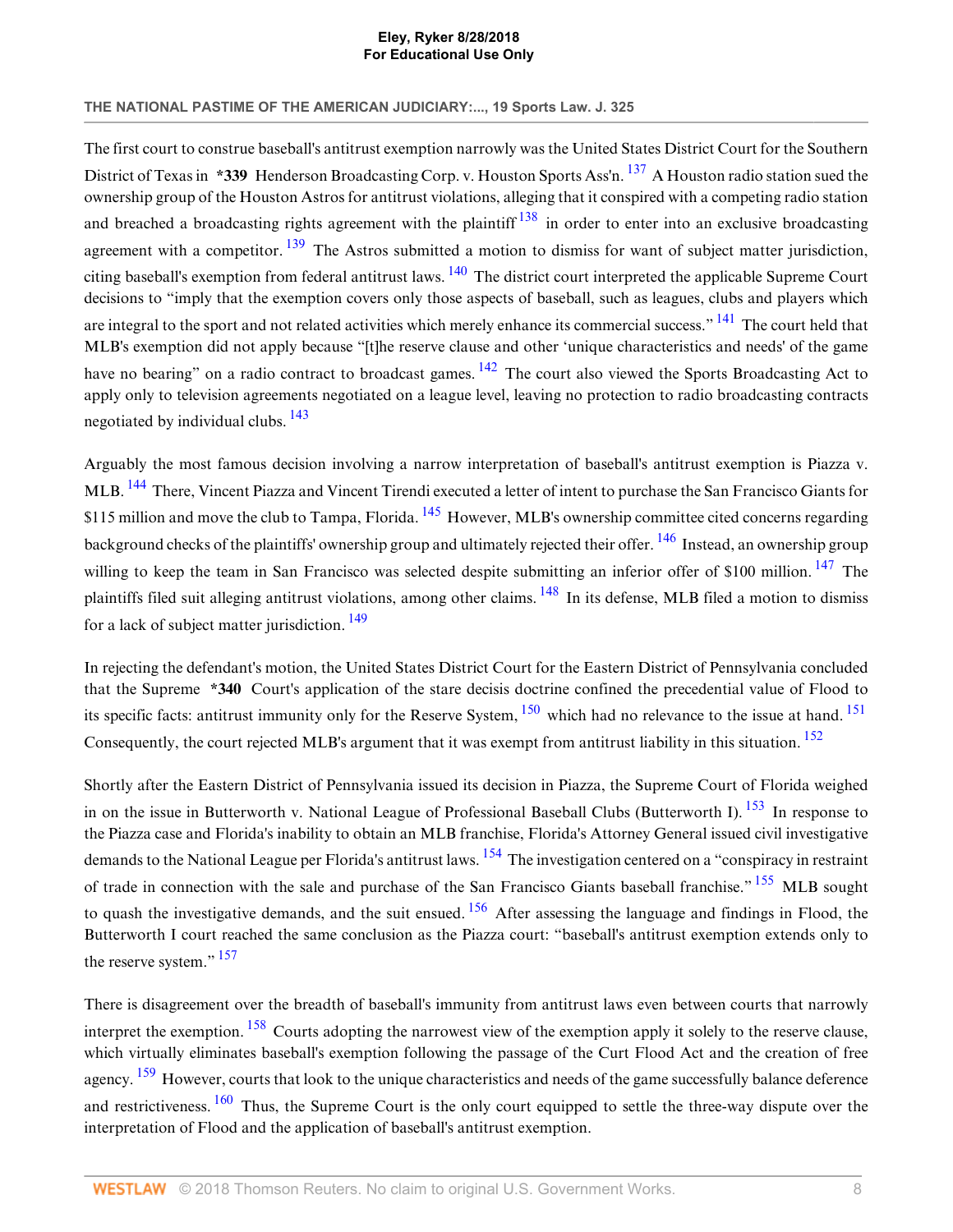#### <span id="page-9-0"></span>**\*341 V. Emerging Antitrust Scenarios Against Major League Baseball**

<span id="page-9-5"></span><span id="page-9-4"></span><span id="page-9-3"></span><span id="page-9-2"></span>Major League Baseball has recently faced several developments that could lead to a high profile antitrust suit that may find its way onto the Supreme Court's docket.  $^{161}$  $^{161}$  $^{161}$  In August 2007, MLB signed a five-year agreement making StubHub, eBay's ticket-reselling subsidiary, the League's exclusive market for secondary tickets.  $\frac{162}{162}$  $\frac{162}{162}$  $\frac{162}{162}$  Under this agreement, MLB's Web site and all individual team sites contain a link to StubHub's Web site for fans interested in participating in the secondary ticket market. <sup>[163](#page-17-6)</sup> Both MLB and StubHub share the revenue generated by commissions charged to buyers and sellers of Major League tickets. <sup>[164](#page-17-7)</sup> The problem is that several clubs had independent agreements with other online secondary ticket providers--most notably Ticketmaster, who has a reputation of resorting to the legal system when its contractual rights are violated.  $165$  Consequently, MLB has risked antitrust litigation by Ticketmaster or another online secondary ticket market by agreeing to the exclusive contract with StubHub. <sup>[166](#page-17-9)</sup>

<span id="page-9-10"></span><span id="page-9-9"></span><span id="page-9-8"></span><span id="page-9-7"></span><span id="page-9-6"></span>Similarly, MLB has brought the online rights for radio and television game broadcasts for all thirty clubs in-house, precluding individual teams from selling these rights on their own.  $167$  Baseball has also entered into an exclusive agreement with DIRECTV for the distribution of all televised games over satellite and cable. <sup>[168](#page-17-11)</sup> That contract is valued at \$700 million over seven years and displaced other distributors who were licensed to carry the "Extra Innings Package."<sup>[169](#page-17-12)</sup> Furthermore, Major League Baseball faced potential antitrust litigation **\*342** in August 2009 when Upper Deck threatened to file suit after MLB agreed to an exclusive trademark license with rival baseball card manufacturer Topps.  $170$  Exclusive rights deals are generally dangerous for professional sports leagues because they inhibit competition; individual clubs can no longer compete in the marketing and distribution of broadcasting rights, intellectual property rights, or other licensing rights.  $171$ 

<span id="page-9-15"></span><span id="page-9-14"></span><span id="page-9-13"></span><span id="page-9-12"></span><span id="page-9-11"></span>Lastly, in April 2011, Commissioner Bud Selig took control of the Los Angeles Dodgers under the Commissioner's "best interests of baseball" powers.  $^{172}$  $^{172}$  $^{172}$  Selig asserted his authority due to concerns regarding the Dodgers' solvency and compliance with MLB financial requirements.  $173$  This takeover has potential antitrust implications since it is highly unusual for businesses in an industry to exert control and authority over a competitor. However, a significant limitation to such an antitrust suit is the agreement that all owners sign when they assume control over a franchise, promising not to sue MLB or its Commissioner. [174](#page-17-17) Nonetheless, as Major League Baseball maximizes its revenue streams by bringing in new business partners and entering into complex agreements, it risks whittling away its exemption and exposing itself to the antitrust laws. [175](#page-17-18)

### <span id="page-9-16"></span><span id="page-9-1"></span>**VI. American Needle, Inc. v. NFL and Future Supreme Court Analysis of Baseball's Antitrust Exemption**

<span id="page-9-19"></span><span id="page-9-18"></span><span id="page-9-17"></span>The latest major application of the antitrust laws to professional sports leagues occurred in American Needle. <sup>[176](#page-17-19)</sup> American Needle, Inc., an apparel company and former NFL licensee, filed an antitrust suit against the NFL after the league entered into an exclusive apparel license with Reebok and declined to renew American Needle's nonexclusive license. <sup>[177](#page-17-20)</sup> The question before the Court was not whether the NFL was shielded by an antitrust exemption--this was decided in the negative over a half-century earlier in Radovich--but rather if the NFL was a joint venture cooperating with its teams for a common economic purpose. <sup>[178](#page-17-21)</sup> **\*343** The Supreme Court determined that the efforts of the thirtytwo NFL teams to pool their intellectual property rights for concerted licensing activities was not beyond the coverage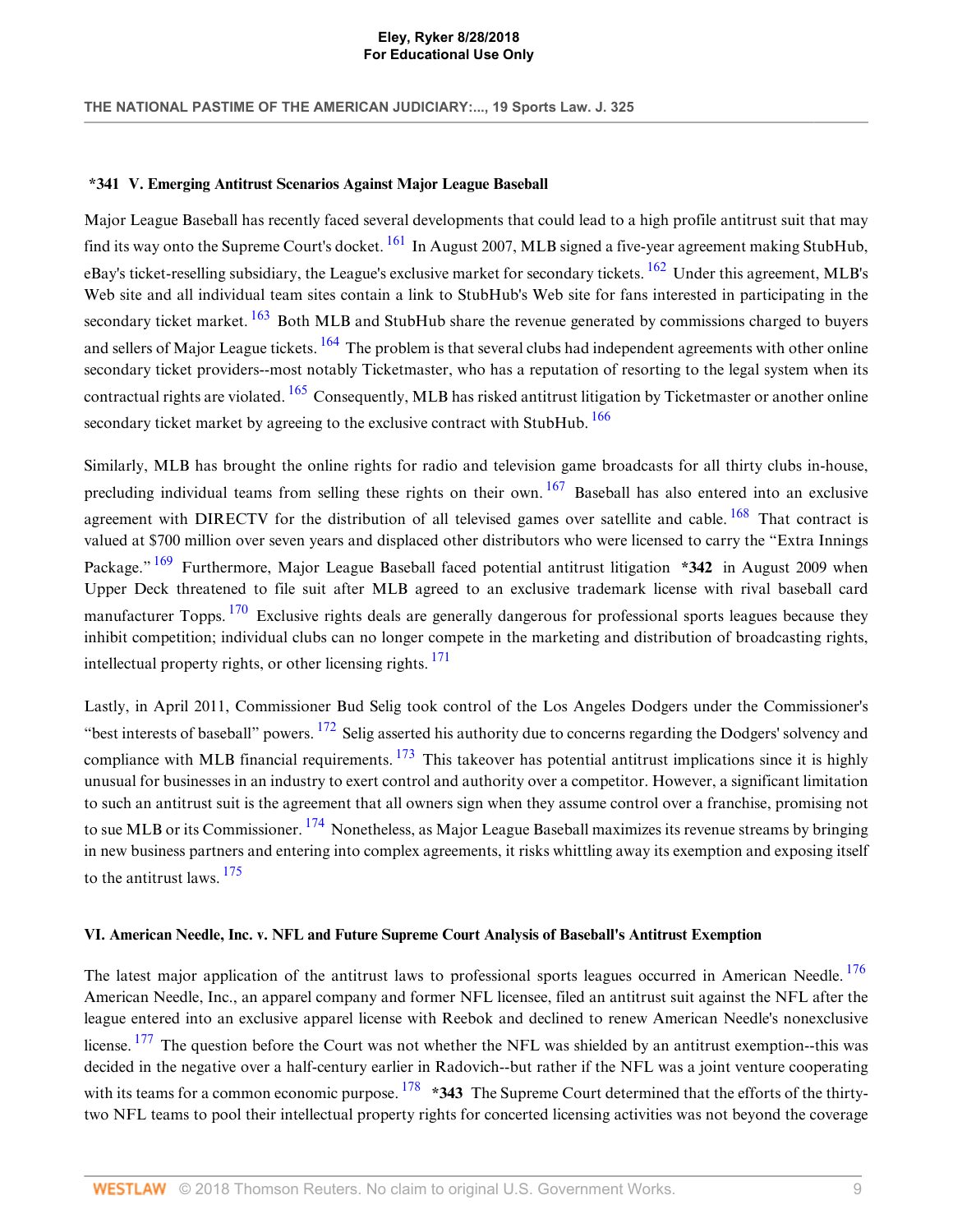# **THE NATIONAL PASTIME OF THE AMERICAN JUDICIARY:..., 19 Sports Law. J. 325**

<span id="page-10-7"></span><span id="page-10-6"></span><span id="page-10-5"></span>of the antitrust laws, specifically Section 1 of the Sherman Act.  $179$  The Court held that for the purposes of licensing intellectual property, the NFL did not constitute a single entity  $^{180}$  $^{180}$  $^{180}$  and was therefore subject to the antitrust laws because the teams are "separate economic actors pursuing separate economic interests." <sup>[181](#page-17-24)</sup>

<span id="page-10-10"></span><span id="page-10-9"></span><span id="page-10-8"></span>The holding in American Needle has little or no substantive effect on baseball's antitrust exemption. However, it does signal the current Court's direction in applying the antitrust laws to modern professional sports. <sup>[182](#page-18-0)</sup> In American Needle. the Court constrained its ruling to an ancillary business of the sport--the licensing of intellectual property--and softly hinted at the acceptability of concerted action for athletic purposes.  $183$  The inference can therefore be made that had American Needle dealt with on-field issues, the Court would have ruled differently. <sup>[184](#page-18-2)</sup> This signifies the importance of American Needle concerning baseball's antitrust exemption. If the Court applies similar reasoning to an analysis of baseball's exemption, then the business of baseball would only encompass the "unique characteristics and needs" of the sport. <sup>[185](#page-18-3)</sup> This will better define the scope of the antitrust exemption and insulate baseball only with respect to agreements that touch the game on the field.

<span id="page-10-11"></span>The lower courts' split in applying baseball's antitrust exemption will require the Supreme Court to eventually settle this divergence. The Court's interpretation of the baseball progeny, especially Flood, will have the greatest effect on the breadth of the antitrust exemption. Having not glanced at the scope of the baseball antitrust exemption in nearly forty years, American Needle provides a mere glimpse at how the Supreme Court might characterize baseball's proverbial blank check.

# <span id="page-10-1"></span>**VII. Conclusion**

Proponents for a broad interpretation of baseball's antitrust exemption point to the fact that Federal Baseball was never overturned, leaving it to reach issues on and off the baseball diamond. Although **\*344** Congress finally addressed the Supreme Court's request for legislation regarding baseball's exposure to the antitrust laws, the substantive effect of the Curt Flood Act was minimal. Ultimately, the Supreme Court needs to define the "business of baseball" and differentiate between the sport and its economics. The emergence of baseball as a multi-billion dollar industry necessitates this division and the application of the antitrust laws to the actual business of the game. If baseball is eventually subjected to the antitrust laws, MLB could defend its policies and business decisions under the "rule of reason," which looks favorably upon professional sports. <sup>[186](#page-18-4)</sup> Therefore, the partial dissolution of baseball's exemption is not a death sentence; it simply brings the economics of baseball in line with the rest of American business. The Supreme Court's baseball trilogy has laid the foundation and the framework supporting baseball's antitrust exemption. It simply needs to finish the construction.

# <span id="page-10-12"></span>Footnotes

- <span id="page-10-0"></span>[a1](#page-1-2) © 2012 Avraham J. Sommer. J.D. candidate 2012, Tulane University Law School; B.A. History and Political Science 2008, University of Rochester. A lifelong baseball enthusiast, Avi has always had a love and respect for the history of the game. Special thanks to Professor Gabe Feldman for all his guidance and support during law school.
- <span id="page-10-2"></span>[1](#page-1-3) Albert Theodore Powers, The Business of Baseball 11 (2003).
- <span id="page-10-3"></span>[2](#page-1-4) Id. at 27.
- <span id="page-10-4"></span>[3](#page-1-5) Id.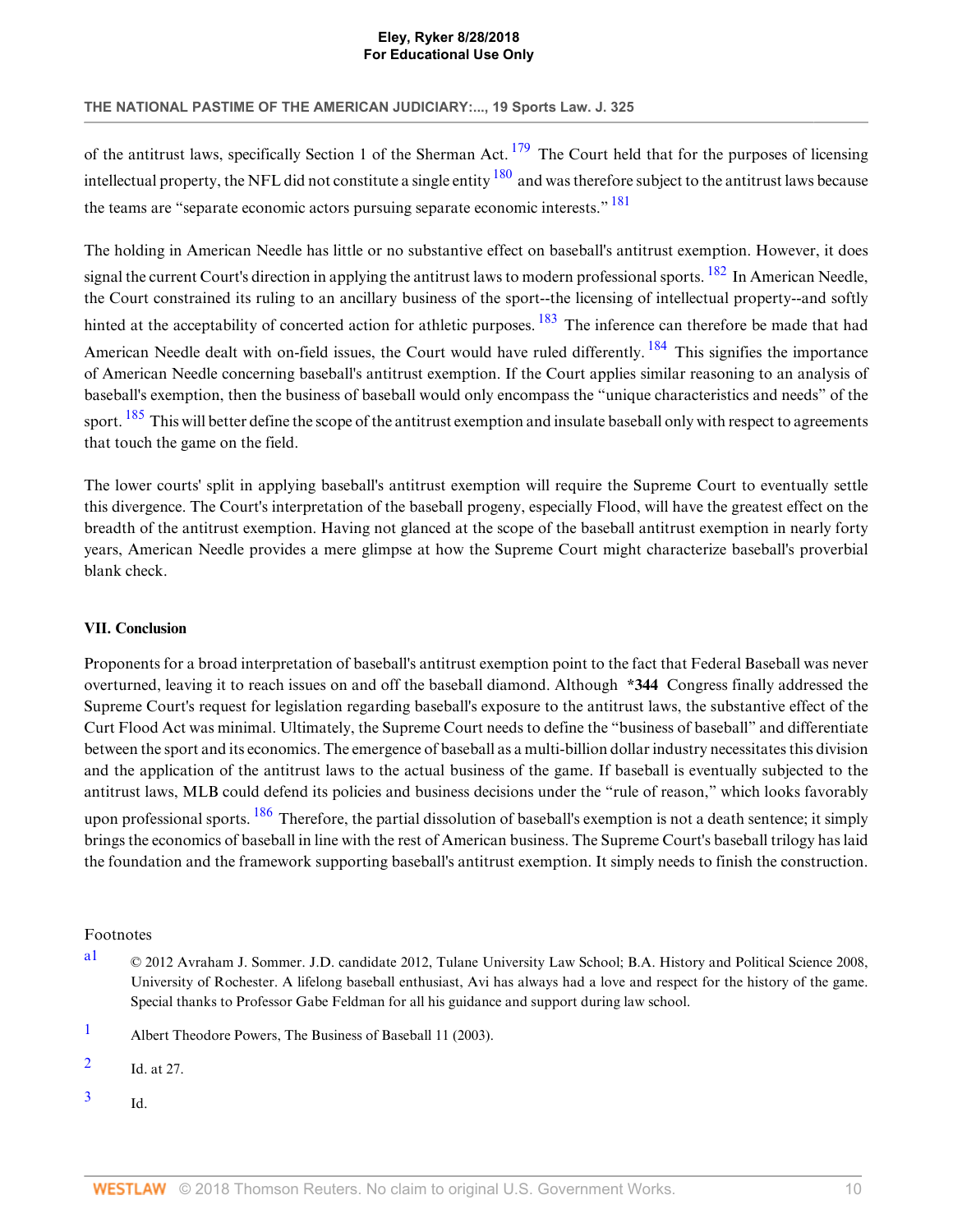- <span id="page-11-0"></span>[4](#page-1-6) Id. at 39. As a result of the players' strike in 1994, Major League Baseball (MLB) cancelled the remainder of the season and, for the first time, the World Series. William B. Gould, IV, [Labor Issues in Professional Sports: Reflections on Baseball, Labor,](http://www.westlaw.com/Link/Document/FullText?findType=Y&serNum=0299540383&pubNum=101481&originatingDoc=Ia578475082da11e18b05fdf15589d8e8&refType=LR&fi=co_pp_sp_101481_73&originationContext=document&vr=3.0&rs=cblt1.0&transitionType=DocumentItem&contextData=(sc.Search)#co_pp_sp_101481_73) [and Antitrust Law, 15 Stan. L. & Pol'y Rev. 61, 73-74 \(2004\)](http://www.westlaw.com/Link/Document/FullText?findType=Y&serNum=0299540383&pubNum=101481&originatingDoc=Ia578475082da11e18b05fdf15589d8e8&refType=LR&fi=co_pp_sp_101481_73&originationContext=document&vr=3.0&rs=cblt1.0&transitionType=DocumentItem&contextData=(sc.Search)#co_pp_sp_101481_73).
- <span id="page-11-1"></span>[5](#page-1-7) Powers, supra note 1, at 29; James Quirk & Rodney D. Fort, Pay Dirt: The Business of Professional Team Sports 8-9 (1992) (extrapolated from the graphs on pages 8 and 9). In 1991, Financial World estimated total MLB revenue to be \$1.35 billion. Quirk & Fort, supra, at 2. League revenue eclipsed \$7 billion following the 2010 season. See Maury Brown, Revenue-Sharing in Major League Baseball Totals \$404 Million for 2010, BIZ OF BASEBALL (Dec. 22, 2010, 8:48 AM), http:// www.bizofbaseball.com (search "revenue-sharing 2010"; then follow "Revenue-Sharing in Major League Baseball Totals \$404 Million in 2010" hyperlink).
- <span id="page-11-2"></span>[6](#page-1-8) See, e.g., [Flood v. Kuhn, 407 U.S. 258 \(1972\)](http://www.westlaw.com/Link/Document/FullText?findType=Y&serNum=1972127159&pubNum=780&originatingDoc=Ia578475082da11e18b05fdf15589d8e8&refType=RP&originationContext=document&vr=3.0&rs=cblt1.0&transitionType=DocumentItem&contextData=(sc.Search)).
- <span id="page-11-3"></span>[7](#page-1-9) James Quirk & Rodney Fort, Hard Ball: The Abuse of Power in Pro Team Sports 5 (1999) (quoting colorful owner Bill Veeck).
- <span id="page-11-4"></span>[8](#page-1-10) The "baseball trilogy" is three Supreme Court cases: [Federal Baseball Club of Baltimore v. National League of Professional](http://www.westlaw.com/Link/Document/FullText?findType=Y&serNum=1922117959&pubNum=780&originatingDoc=Ia578475082da11e18b05fdf15589d8e8&refType=RP&originationContext=document&vr=3.0&rs=cblt1.0&transitionType=DocumentItem&contextData=(sc.Search)) [Baseball Clubs, 259 U.S. 200 \(1922\)](http://www.westlaw.com/Link/Document/FullText?findType=Y&serNum=1922117959&pubNum=780&originatingDoc=Ia578475082da11e18b05fdf15589d8e8&refType=RP&originationContext=document&vr=3.0&rs=cblt1.0&transitionType=DocumentItem&contextData=(sc.Search)); [Toolson v. New York Yankees, Inc., 346 U.S. 356 \(1953\)](http://www.westlaw.com/Link/Document/FullText?findType=Y&serNum=1953119887&pubNum=780&originatingDoc=Ia578475082da11e18b05fdf15589d8e8&refType=RP&originationContext=document&vr=3.0&rs=cblt1.0&transitionType=DocumentItem&contextData=(sc.Search)); and [Flood v. Kuhn, 407 U.S.](http://www.westlaw.com/Link/Document/FullText?findType=Y&serNum=1972127159&pubNum=780&originatingDoc=Ia578475082da11e18b05fdf15589d8e8&refType=RP&originationContext=document&vr=3.0&rs=cblt1.0&transitionType=DocumentItem&contextData=(sc.Search)) [258 \(1972\).](http://www.westlaw.com/Link/Document/FullText?findType=Y&serNum=1972127159&pubNum=780&originatingDoc=Ia578475082da11e18b05fdf15589d8e8&refType=RP&originationContext=document&vr=3.0&rs=cblt1.0&transitionType=DocumentItem&contextData=(sc.Search))
- <span id="page-11-5"></span>[9](#page-2-0) Powers, supra note 1, at 25-29.
- <span id="page-11-6"></span>[10](#page-2-1) Id. at 25-27.
- <span id="page-11-7"></span>[11](#page-2-2) See id.
- <span id="page-11-8"></span>[12](#page-2-3) See id.
- <span id="page-11-9"></span>[13](#page-2-4) Id. at 26.
- <span id="page-11-10"></span>[14](#page-2-5) Id. at 25.
- <span id="page-11-11"></span>[15](#page-2-6) Id. at 25-26. Wagner's salary from the Pirates the previous year was \$2100. Id. After he rejected the Senators' offer, the Pirates awarded him a salary of \$2700. Id.
- <span id="page-11-12"></span>[16](#page-2-7) Id. at 27-29.
- <span id="page-11-13"></span>[17](#page-2-8) Id. at 27.
- <span id="page-11-14"></span>[18](#page-2-9) Id. at 177.
- <span id="page-11-15"></span> $19$  Id.
- <span id="page-11-16"></span>[20](#page-2-11) Id.
- <span id="page-11-17"></span> $21$  See id.
- <span id="page-11-18"></span>[22](#page-2-13) See id. at 36-37.
- <span id="page-11-19"></span>[23](#page-2-14) See id. at 37.
- <span id="page-11-20"></span>[24](#page-2-15) Id.
- <span id="page-11-21"></span> $25$  Id.
- <span id="page-11-22"></span> $26$  Id.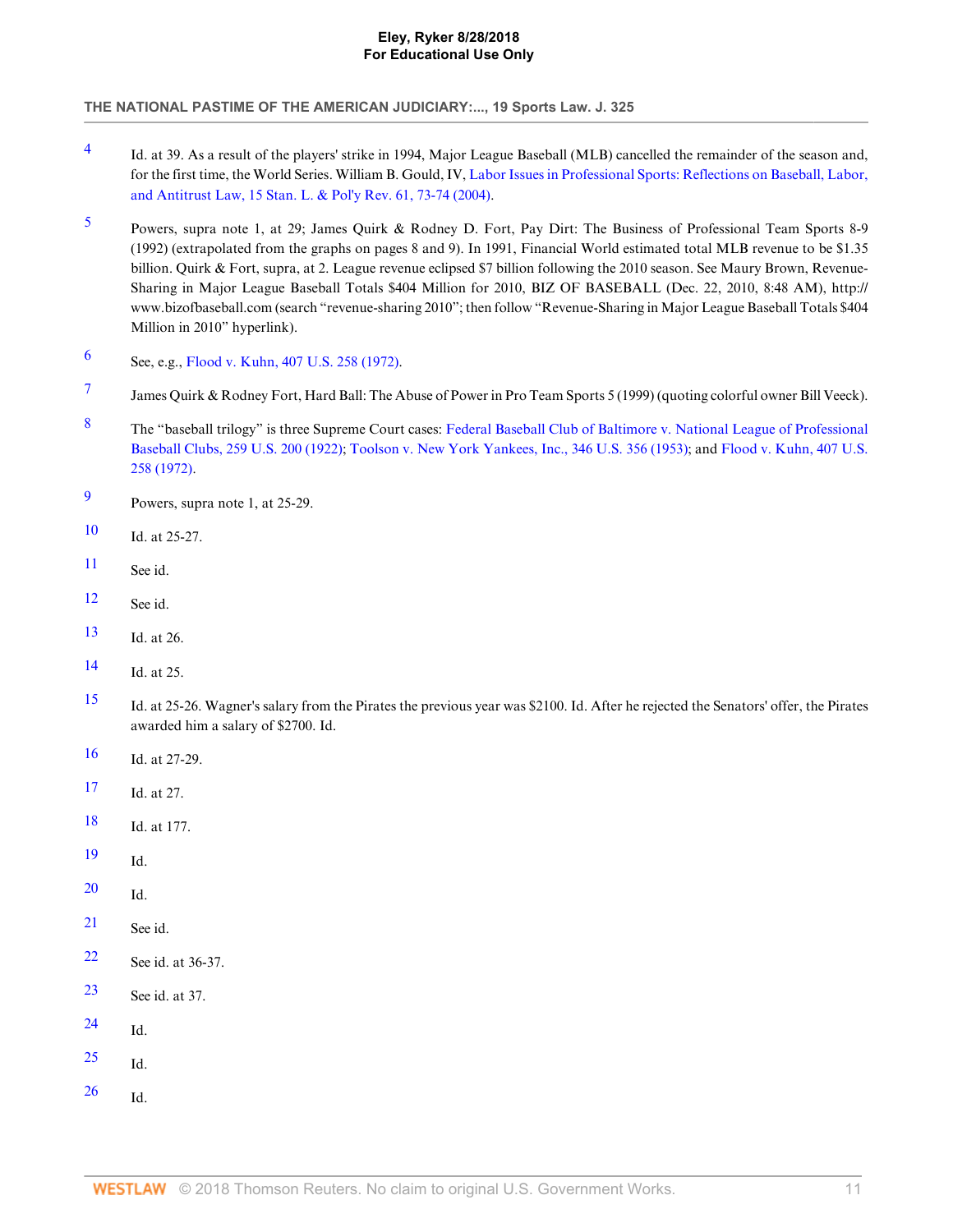- <span id="page-12-0"></span> Nathaniel Grow, [Defining the "Business of Baseball": A Proposed Framework for Determining the Scope of Professional](http://www.westlaw.com/Link/Document/FullText?findType=Y&serNum=0357728004&pubNum=2779&originatingDoc=Ia578475082da11e18b05fdf15589d8e8&refType=LR&fi=co_pp_sp_2779_566&originationContext=document&vr=3.0&rs=cblt1.0&transitionType=DocumentItem&contextData=(sc.Search)#co_pp_sp_2779_566) [Baseball's Antitrust Exemption, 44 U.C. Davis L. Rev. 557, 566 \(2010\)](http://www.westlaw.com/Link/Document/FullText?findType=Y&serNum=0357728004&pubNum=2779&originatingDoc=Ia578475082da11e18b05fdf15589d8e8&refType=LR&fi=co_pp_sp_2779_566&originationContext=document&vr=3.0&rs=cblt1.0&transitionType=DocumentItem&contextData=(sc.Search)#co_pp_sp_2779_566); Powers, supra note 1, at 37.
- <span id="page-12-1"></span>Grow, supra note 27, at 566.
- <span id="page-12-2"></span> Powers, supra note 1, at 37. Landis delayed the case for about a year in order to encourage the parties to settle. Id. The outcome of this case played a major role in his ascension to the Commissioner's office. Quirk & Fort, supra note 5, at 184.
- <span id="page-12-3"></span>Powers, supra note 1, at 37.
- <span id="page-12-4"></span>Id. at 38.
- <span id="page-12-5"></span>Id.; Quirk & Fort, supra note 5, at 184.
- <span id="page-12-6"></span>Quirk & Fort, supra note 5, at 184.
- <span id="page-12-7"></span>Id.
- <span id="page-12-8"></span>[259 U.S. 200, 209 \(1922\)](http://www.westlaw.com/Link/Document/FullText?findType=Y&serNum=1922117959&pubNum=780&originatingDoc=Ia578475082da11e18b05fdf15589d8e8&refType=RP&fi=co_pp_sp_780_209&originationContext=document&vr=3.0&rs=cblt1.0&transitionType=DocumentItem&contextData=(sc.Search)#co_pp_sp_780_209).
- <span id="page-12-9"></span>[Id. at 208-09.](http://www.westlaw.com/Link/Document/FullText?findType=Y&serNum=1922117959&originatingDoc=Ia578475082da11e18b05fdf15589d8e8&refType=RP&originationContext=document&vr=3.0&rs=cblt1.0&transitionType=DocumentItem&contextData=(sc.Search))
- <span id="page-12-10"></span>Quirk & Fort, supra note 5, at 185.
- <span id="page-12-11"></span>Powers, supra note 1, at 29, 38.
- <span id="page-12-12"></span>See id. at 38.
- <span id="page-12-13"></span>Id.
- <span id="page-12-14"></span>Id.
- <span id="page-12-15"></span>Id. at 121.
- <span id="page-12-16"></span>Id.
- <span id="page-12-17"></span>See id. at 82-83.
- <span id="page-12-18"></span>Id.
- <span id="page-12-19"></span>See id. at 121.
- <span id="page-12-20"></span>See id.
- <span id="page-12-21"></span>Quirk & Fort, supra note 5, at 188.
- <span id="page-12-22"></span> See [Gardella v. Chandler, 79 F. Supp. 260 \(S.D.N.Y. 1948\)](http://www.westlaw.com/Link/Document/FullText?findType=Y&serNum=1948116791&pubNum=345&originatingDoc=Ia578475082da11e18b05fdf15589d8e8&refType=RP&originationContext=document&vr=3.0&rs=cblt1.0&transitionType=DocumentItem&contextData=(sc.Search)), judgment rev'd by [Gardella v. Chandler, 172 F.2d 402 \(2d Cir.](http://www.westlaw.com/Link/Document/FullText?findType=Y&serNum=1949116978&pubNum=350&originatingDoc=Ia578475082da11e18b05fdf15589d8e8&refType=RP&originationContext=document&vr=3.0&rs=cblt1.0&transitionType=DocumentItem&contextData=(sc.Search)) [1949\).](http://www.westlaw.com/Link/Document/FullText?findType=Y&serNum=1949116978&pubNum=350&originatingDoc=Ia578475082da11e18b05fdf15589d8e8&refType=RP&originationContext=document&vr=3.0&rs=cblt1.0&transitionType=DocumentItem&contextData=(sc.Search))
- <span id="page-12-23"></span>[Gardella, 172 F.2d at 408.](http://www.westlaw.com/Link/Document/FullText?findType=Y&serNum=1949116978&pubNum=350&originatingDoc=Ia578475082da11e18b05fdf15589d8e8&refType=RP&fi=co_pp_sp_350_408&originationContext=document&vr=3.0&rs=cblt1.0&transitionType=DocumentItem&contextData=(sc.Search)#co_pp_sp_350_408)
- <span id="page-12-24"></span>[Id. at 407.](http://www.westlaw.com/Link/Document/FullText?findType=Y&serNum=1949116978&originatingDoc=Ia578475082da11e18b05fdf15589d8e8&refType=RP&originationContext=document&vr=3.0&rs=cblt1.0&transitionType=DocumentItem&contextData=(sc.Search))
- <span id="page-12-25"></span>[Id. at 407-08.](http://www.westlaw.com/Link/Document/FullText?findType=Y&serNum=1949116978&originatingDoc=Ia578475082da11e18b05fdf15589d8e8&refType=RP&originationContext=document&vr=3.0&rs=cblt1.0&transitionType=DocumentItem&contextData=(sc.Search))
- <span id="page-12-26"></span>[Id. at 408.](http://www.westlaw.com/Link/Document/FullText?findType=Y&serNum=1949116978&originatingDoc=Ia578475082da11e18b05fdf15589d8e8&refType=RP&originationContext=document&vr=3.0&rs=cblt1.0&transitionType=DocumentItem&contextData=(sc.Search))
- <span id="page-12-27"></span>[Id. at 409.](http://www.westlaw.com/Link/Document/FullText?findType=Y&serNum=1949116978&originatingDoc=Ia578475082da11e18b05fdf15589d8e8&refType=RP&originationContext=document&vr=3.0&rs=cblt1.0&transitionType=DocumentItem&contextData=(sc.Search))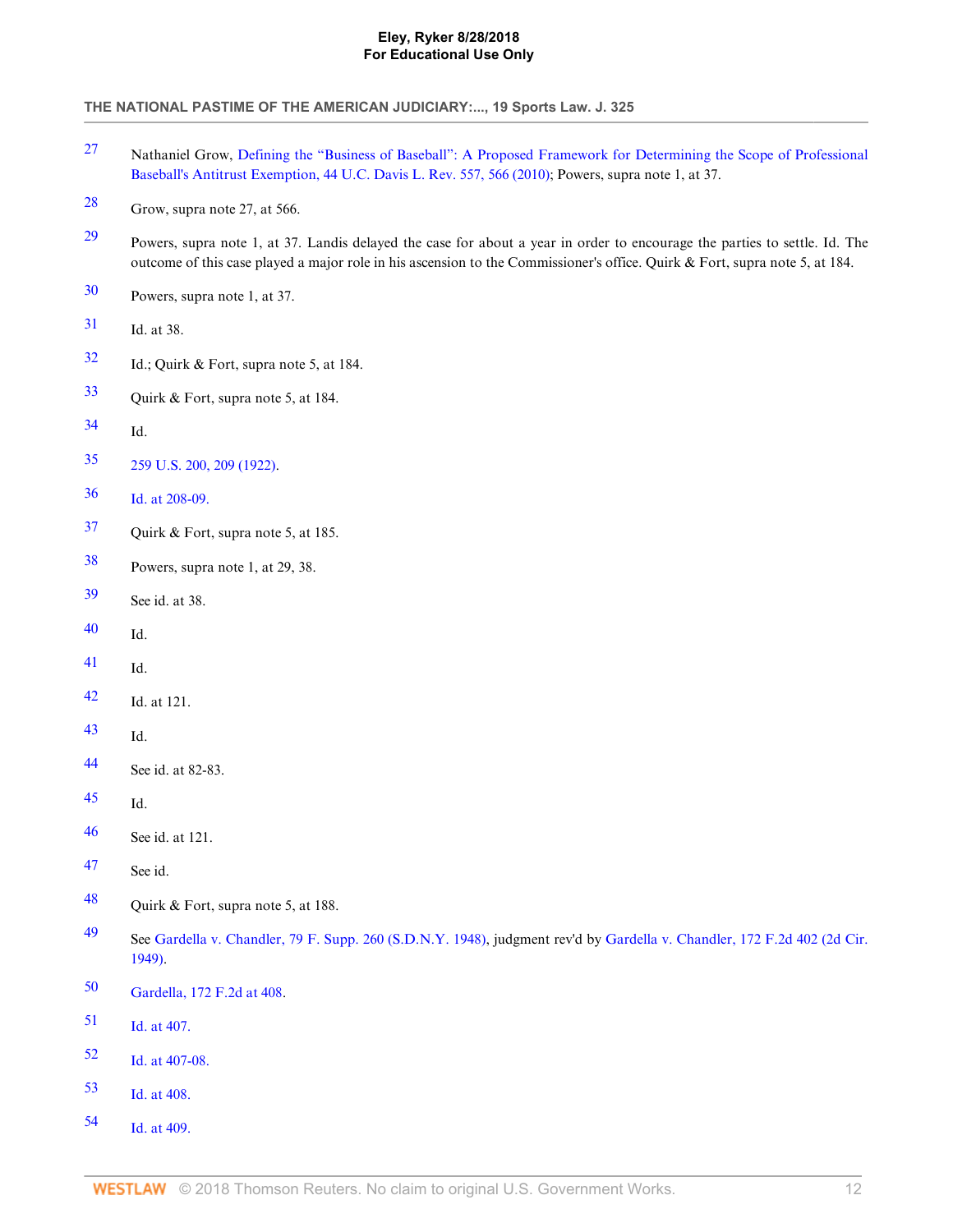<span id="page-13-28"></span><span id="page-13-27"></span><span id="page-13-26"></span><span id="page-13-25"></span><span id="page-13-24"></span><span id="page-13-23"></span><span id="page-13-22"></span><span id="page-13-21"></span><span id="page-13-20"></span><span id="page-13-19"></span><span id="page-13-18"></span><span id="page-13-17"></span><span id="page-13-16"></span><span id="page-13-15"></span><span id="page-13-14"></span><span id="page-13-13"></span><span id="page-13-12"></span><span id="page-13-11"></span><span id="page-13-10"></span><span id="page-13-9"></span><span id="page-13-8"></span><span id="page-13-7"></span><span id="page-13-6"></span><span id="page-13-5"></span><span id="page-13-4"></span><span id="page-13-3"></span><span id="page-13-2"></span><span id="page-13-1"></span><span id="page-13-0"></span>

| 55 | Id. at 410, 412.                                                                                                        |
|----|-------------------------------------------------------------------------------------------------------------------------|
| 56 | Id. at 411.                                                                                                             |
| 57 | Quirk & Fort, supra note 5, at 188.                                                                                     |
| 58 | Andrew Zimbalist, Baseball and Billions: A Probing Look Inside the Big Business of our National Pastime 14-15 (1994).   |
| 59 | See Toolson v. N.Y. Yankees, Inc., 346 U.S. 356 (1953).                                                                 |
| 60 | Quirk & Fort, supra note 5, at 189.                                                                                     |
| 61 | Grow, supra note 27, at 569.                                                                                            |
| 62 | Toolson, 346 U.S. at 357.                                                                                               |
| 63 | Id.                                                                                                                     |
| 64 | Id.                                                                                                                     |
| 65 | Grow, supra note 27, at 570-71.                                                                                         |
| 66 | Id.                                                                                                                     |
| 67 | See Radovich v. NFL, 352 U.S. 445, 447-48 (1957); United States v. Int'l Boxing Club of N.Y., 348 U.S. 236, 243 (1955). |
| 68 | Int'l Boxing Club, 348 U.S. at 243.                                                                                     |
| 69 | Id. at 244.                                                                                                             |
| 70 | 352 U.S. at 445.                                                                                                        |
| 71 | Id. at 448.                                                                                                             |
| 72 | Id. at 451.                                                                                                             |
| 73 | Id. at 450-52.                                                                                                          |
| 74 | 407 U.S. 258 (1972).                                                                                                    |
| 75 | See Powers, supra note 1, at 158-59.                                                                                    |
| 76 | Flood, 407 U.S. at 282.                                                                                                 |
| 77 | Id.                                                                                                                     |
| 78 | Id. at 283-84.                                                                                                          |
| 79 | Id. at 282.                                                                                                             |
| 80 | Id.                                                                                                                     |
| 81 | Id.                                                                                                                     |
| 82 | Id. at 272-73.                                                                                                          |
| 83 | Id. at 282.                                                                                                             |
|    |                                                                                                                         |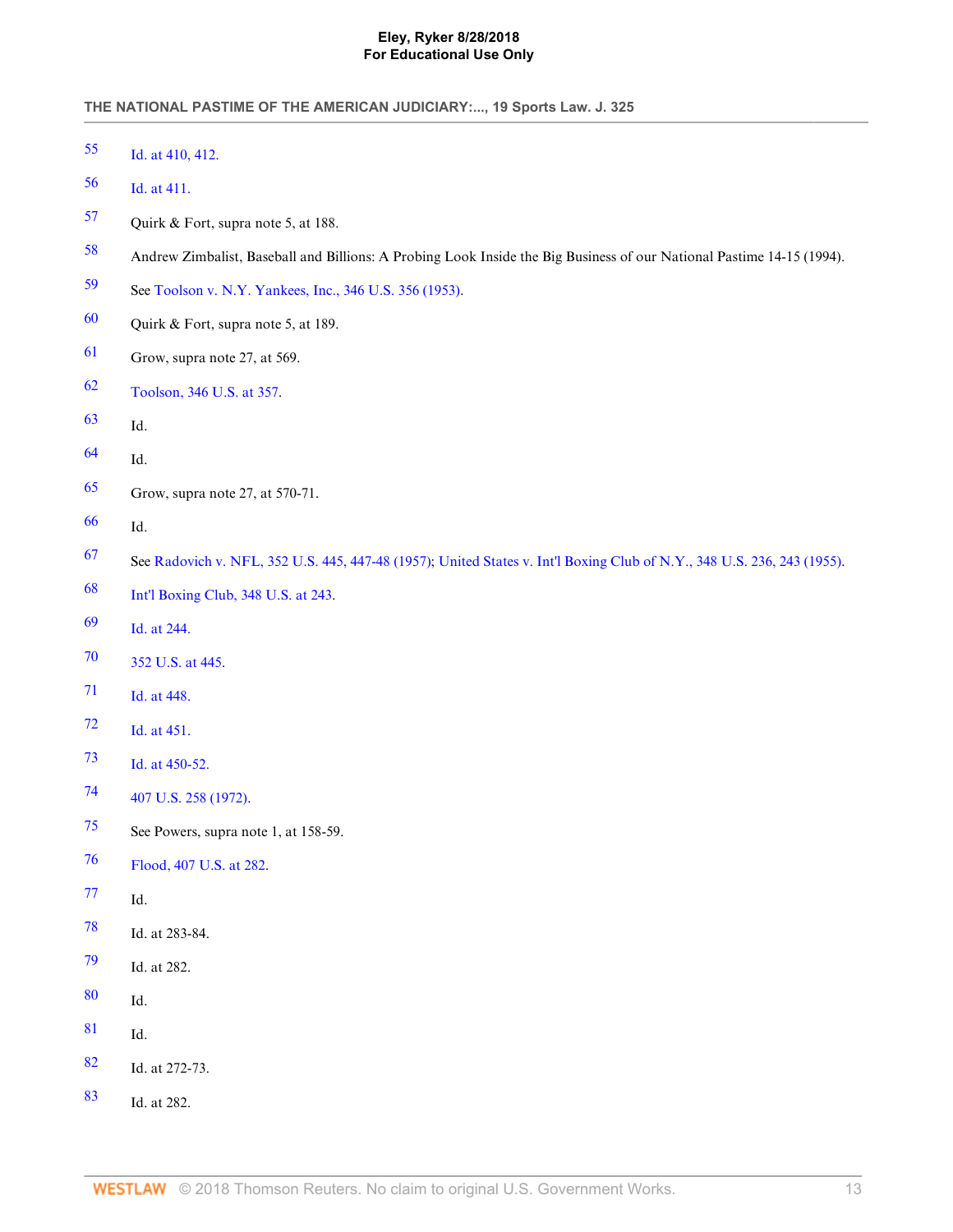- <span id="page-14-0"></span> Compare [Charles O. Finley & Co. v. Kuhn, 569 F.2d 527 \(7th Cir. 1978\)](http://www.westlaw.com/Link/Document/FullText?findType=Y&serNum=1978102377&pubNum=350&originatingDoc=Ia578475082da11e18b05fdf15589d8e8&refType=RP&originationContext=document&vr=3.0&rs=cblt1.0&transitionType=DocumentItem&contextData=(sc.Search)) (broadly construing the exemption) with [Henderson](http://www.westlaw.com/Link/Document/FullText?findType=Y&serNum=1982126986&pubNum=345&originatingDoc=Ia578475082da11e18b05fdf15589d8e8&refType=RP&originationContext=document&vr=3.0&rs=cblt1.0&transitionType=DocumentItem&contextData=(sc.Search)) [Broad. Corp. v. Hous. Sports Ass'n, 541 F. Supp. 263 \(S.D. Tex. 1982\)](http://www.westlaw.com/Link/Document/FullText?findType=Y&serNum=1982126986&pubNum=345&originatingDoc=Ia578475082da11e18b05fdf15589d8e8&refType=RP&originationContext=document&vr=3.0&rs=cblt1.0&transitionType=DocumentItem&contextData=(sc.Search)) (narrowly construing the exemption).
- <span id="page-14-1"></span>Curt Flood Act of 1998, [15 U.S.C. §26b \(2006\)](http://www.westlaw.com/Link/Document/FullText?findType=L&pubNum=1000546&cite=15USCAS26B&originatingDoc=Ia578475082da11e18b05fdf15589d8e8&refType=LQ&originationContext=document&vr=3.0&rs=cblt1.0&transitionType=DocumentItem&contextData=(sc.Search)).
- <span id="page-14-2"></span>Curt Flood Act of 1998, [Pub L. No. 105-297, §53, 112 Stat. 2824 \(1998\).](http://www.westlaw.com/Link/Document/FullText?findType=l&pubNum=1077005&cite=UUID(I814135E5DB-694560BDB5C-1D72E620F24)&originatingDoc=Ia578475082da11e18b05fdf15589d8e8&refType=SL&originationContext=document&vr=3.0&rs=cblt1.0&transitionType=DocumentItem&contextData=(sc.Search))
- <span id="page-14-3"></span>[15 U.S.C. §26b\(a\).](http://www.westlaw.com/Link/Document/FullText?findType=L&pubNum=1000546&cite=15USCAS26B&originatingDoc=Ia578475082da11e18b05fdf15589d8e8&refType=RB&originationContext=document&vr=3.0&rs=cblt1.0&transitionType=DocumentItem&contextData=(sc.Search)#co_pp_8b3b0000958a4)
- <span id="page-14-4"></span>See id.
- <span id="page-14-5"></span>Id. §26b(b).
- <span id="page-14-6"></span>Grow, supra note 27, at 576.
- <span id="page-14-7"></span>[91](#page-5-13) 15 U.S.C.  $\S26b(b)(1)-(3)$ .
- <span id="page-14-8"></span> Grow, supra note 27, at 576 (citing 145 Cong. Rec. S9621 (daily ed. July 31, 1998) (statements of Sens. Wellstone, Hatch, and Leahy)).
- <span id="page-14-9"></span>Id. (quoting Cong. Rec. S9621 (daily ed. July 31, 1998) (statements of Sens. Wellstone, Hatch, and Leahy)).
- <span id="page-14-10"></span> See [Toolson v. N.Y. Yankees, Inc., 346 U.S. 356, 357 \(1953\)](http://www.westlaw.com/Link/Document/FullText?findType=Y&serNum=1953119887&pubNum=780&originatingDoc=Ia578475082da11e18b05fdf15589d8e8&refType=RP&fi=co_pp_sp_780_357&originationContext=document&vr=3.0&rs=cblt1.0&transitionType=DocumentItem&contextData=(sc.Search)#co_pp_sp_780_357) ( "[T]he business of providing public baseball games for profit between clubs of professional baseball players was not within the scope of the federal antitrust laws.").
- <span id="page-14-11"></span>[Flood v. Kuhn, 407 U.S. 258, 266 \(1972\)](http://www.westlaw.com/Link/Document/FullText?findType=Y&serNum=1972127159&pubNum=780&originatingDoc=Ia578475082da11e18b05fdf15589d8e8&refType=RP&fi=co_pp_sp_780_266&originationContext=document&vr=3.0&rs=cblt1.0&transitionType=DocumentItem&contextData=(sc.Search)#co_pp_sp_780_266) (quoting [Flood v. Kuhn, 309 F. Supp. 793, 797 \(S.D.N.Y. 1970\)\)](http://www.westlaw.com/Link/Document/FullText?findType=Y&serNum=1970102040&pubNum=345&originatingDoc=Ia578475082da11e18b05fdf15589d8e8&refType=RP&fi=co_pp_sp_345_797&originationContext=document&vr=3.0&rs=cblt1.0&transitionType=DocumentItem&contextData=(sc.Search)#co_pp_sp_345_797).
- <span id="page-14-12"></span>[Charles O. Finley & Co. v. Kuhn, 569 F.2d 527, 541 \(7th Cir. 1978\).](http://www.westlaw.com/Link/Document/FullText?findType=Y&serNum=1978102377&pubNum=350&originatingDoc=Ia578475082da11e18b05fdf15589d8e8&refType=RP&fi=co_pp_sp_350_541&originationContext=document&vr=3.0&rs=cblt1.0&transitionType=DocumentItem&contextData=(sc.Search)#co_pp_sp_350_541)
- <span id="page-14-13"></span>See [id. at 531.](http://www.westlaw.com/Link/Document/FullText?findType=Y&serNum=1978102377&originatingDoc=Ia578475082da11e18b05fdf15589d8e8&refType=RP&originationContext=document&vr=3.0&rs=cblt1.0&transitionType=DocumentItem&contextData=(sc.Search))
- <span id="page-14-14"></span>Id.
- <span id="page-14-15"></span>See id.
- <span id="page-14-16"></span>Id. at 541.
- <span id="page-14-17"></span> Id. at 541 n.51 (citing [Twin City Sportservice, Inc. v. Charles O. Finley & Co., 365 F. Supp. 235 \(N.D. Cal. 1972\),](http://www.westlaw.com/Link/Document/FullText?findType=Y&serNum=1972107726&pubNum=345&originatingDoc=Ia578475082da11e18b05fdf15589d8e8&refType=RP&originationContext=document&vr=3.0&rs=cblt1.0&transitionType=DocumentItem&contextData=(sc.Search)) rev'd on other grounds, [512 F.2d 1264 \(9th Cir. 1975\)\)](http://www.westlaw.com/Link/Document/FullText?findType=Y&serNum=1975110170&pubNum=350&originatingDoc=Ia578475082da11e18b05fdf15589d8e8&refType=RP&originationContext=document&vr=3.0&rs=cblt1.0&transitionType=DocumentItem&contextData=(sc.Search)).
- <span id="page-14-18"></span>See id.
- <span id="page-14-19"></span>See Prof'l [Baseball Sch. & Clubs, Inc. v. Kuhn, 693 F.2d 1085 \(11th Cir. 1982\)](http://www.westlaw.com/Link/Document/FullText?findType=Y&serNum=1982151219&pubNum=350&originatingDoc=Ia578475082da11e18b05fdf15589d8e8&refType=RP&originationContext=document&vr=3.0&rs=cblt1.0&transitionType=DocumentItem&contextData=(sc.Search)).
- <span id="page-14-20"></span>[Id. at 1085.](http://www.westlaw.com/Link/Document/FullText?findType=Y&serNum=1982151219&originatingDoc=Ia578475082da11e18b05fdf15589d8e8&refType=RP&originationContext=document&vr=3.0&rs=cblt1.0&transitionType=DocumentItem&contextData=(sc.Search))
- <span id="page-14-21"></span>Id.
- <span id="page-14-22"></span>Id. at 1086.
- <span id="page-14-23"></span> See [McCoy v. MLB, 911 F. Supp. 454 \(W.D. Wash. 1995\);](http://www.westlaw.com/Link/Document/FullText?findType=Y&serNum=1996034070&pubNum=345&originatingDoc=Ia578475082da11e18b05fdf15589d8e8&refType=RP&originationContext=document&vr=3.0&rs=cblt1.0&transitionType=DocumentItem&contextData=(sc.Search)) [New Orleans Pelicans Baseball, Inc. v. Nat'l Ass'n of Prof'l Baseball](http://www.westlaw.com/Link/Document/FullText?findType=Y&serNum=1994226847&pubNum=0000999&originatingDoc=Ia578475082da11e18b05fdf15589d8e8&refType=RP&originationContext=document&vr=3.0&rs=cblt1.0&transitionType=DocumentItem&contextData=(sc.Search)) [Leagues, Inc., No. 93-253, 1994 WL 631144 \(E.D. La. Mar. 1, 1994\).](http://www.westlaw.com/Link/Document/FullText?findType=Y&serNum=1994226847&pubNum=0000999&originatingDoc=Ia578475082da11e18b05fdf15589d8e8&refType=RP&originationContext=document&vr=3.0&rs=cblt1.0&transitionType=DocumentItem&contextData=(sc.Search))
- <span id="page-14-24"></span>[New Orleans Pelicans Baseball, 1994 WL 631144, at \\*1](http://www.westlaw.com/Link/Document/FullText?findType=Y&serNum=1994226847&pubNum=0000999&originatingDoc=Ia578475082da11e18b05fdf15589d8e8&refType=RP&originationContext=document&vr=3.0&rs=cblt1.0&transitionType=DocumentItem&contextData=(sc.Search)).
- <span id="page-14-25"></span>Id. at \*1-2.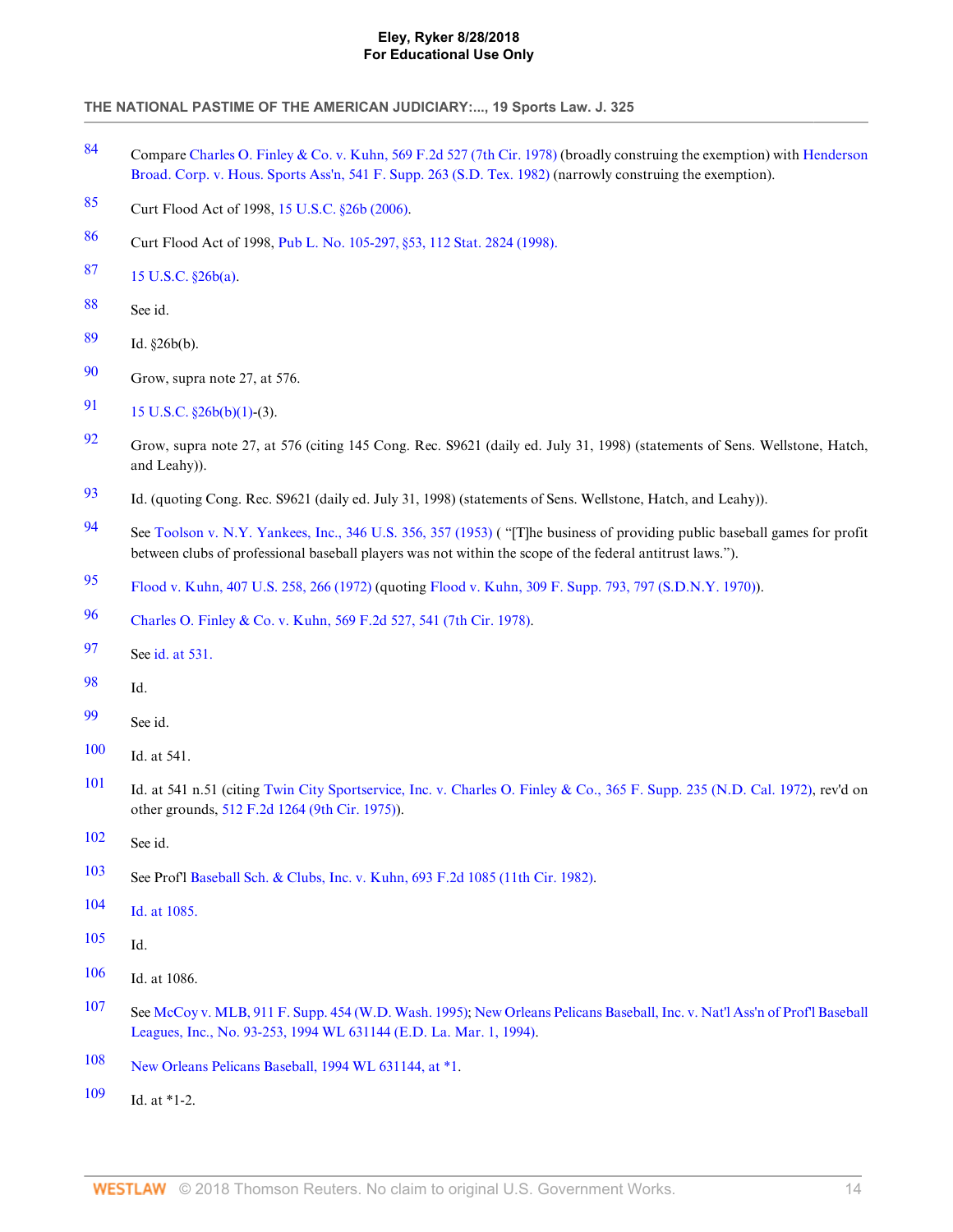- <span id="page-15-0"></span>[110](#page-6-17) Id. The relocation approval letter sent to the Charlotte Knights gave preference to teams with a higher minor league classification. Id. at \*1. **Minor League Baseball** maintains several leagues in a tiered system, and the talent level in each league increases as players progress towards the Major Leagues in ascending order: Single-A (A), Double-A (AA), and Triple-A (AAA). How **Minor League Baseball** Teams Work, HowStuffWorks, http:// entertainment.howstuffworks.com/**minor**-**league**-**baseball**-team1.htm (last visited Feb. 28, 2012). The AAA Denver Zephyrs were given preference over the AA Charlotte Knights for the New Orleans market because they played in a league with a higher minor league classification. See [New Orleans Pelicans Baseball, 1994 WL 631144, at \\*5](http://www.westlaw.com/Link/Document/FullText?findType=Y&serNum=1994226847&pubNum=0000999&originatingDoc=Ia578475082da11e18b05fdf15589d8e8&refType=RP&originationContext=document&vr=3.0&rs=cblt1.0&transitionType=DocumentItem&contextData=(sc.Search)).
- <span id="page-15-1"></span>[111](#page-6-18) [New Orleans Pelicans Baseball, 1994 WL 631144, at \\*10.](http://www.westlaw.com/Link/Document/FullText?findType=Y&serNum=1994226847&pubNum=0000999&originatingDoc=Ia578475082da11e18b05fdf15589d8e8&refType=RP&originationContext=document&vr=3.0&rs=cblt1.0&transitionType=DocumentItem&contextData=(sc.Search))
- <span id="page-15-2"></span>[112](#page-6-19) See [McCoy, 911 F. Supp. at 455-56.](http://www.westlaw.com/Link/Document/FullText?findType=Y&serNum=1996034070&pubNum=345&originatingDoc=Ia578475082da11e18b05fdf15589d8e8&refType=RP&fi=co_pp_sp_345_455&originationContext=document&vr=3.0&rs=cblt1.0&transitionType=DocumentItem&contextData=(sc.Search)#co_pp_sp_345_455)
- <span id="page-15-3"></span>[113](#page-6-20) [Id. at 457-58.](http://www.westlaw.com/Link/Document/FullText?findType=Y&serNum=1996034070&originatingDoc=Ia578475082da11e18b05fdf15589d8e8&refType=RP&originationContext=document&vr=3.0&rs=cblt1.0&transitionType=DocumentItem&contextData=(sc.Search))
- <span id="page-15-4"></span>[114](#page-6-21) Grow, supra note 27, at 583.
- <span id="page-15-5"></span>[115](#page-6-22) See [McCoy, 911 F. Supp. at 455-56;](http://www.westlaw.com/Link/Document/FullText?findType=Y&serNum=1996034070&pubNum=345&originatingDoc=Ia578475082da11e18b05fdf15589d8e8&refType=RP&fi=co_pp_sp_345_455&originationContext=document&vr=3.0&rs=cblt1.0&transitionType=DocumentItem&contextData=(sc.Search)#co_pp_sp_345_455) [New Orleans Pelicans Baseball, 1994 WL 631144, at \\*9](http://www.westlaw.com/Link/Document/FullText?findType=Y&serNum=1994226847&pubNum=0000999&originatingDoc=Ia578475082da11e18b05fdf15589d8e8&refType=RP&originationContext=document&vr=3.0&rs=cblt1.0&transitionType=DocumentItem&contextData=(sc.Search)). These courts cited and addressed the Supreme Court's baseball trilogy but relied on nonbinding authority to interpret the scope of the Court's decisions.
- <span id="page-15-6"></span>[116](#page-7-1) [Minn. Twins P'ship v. State, 592 N.W.2d 847, 856 \(Minn. 1999\).](http://www.westlaw.com/Link/Document/FullText?findType=Y&serNum=1999112306&pubNum=595&originatingDoc=Ia578475082da11e18b05fdf15589d8e8&refType=RP&fi=co_pp_sp_595_856&originationContext=document&vr=3.0&rs=cblt1.0&transitionType=DocumentItem&contextData=(sc.Search)#co_pp_sp_595_856)
- <span id="page-15-7"></span>[117](#page-7-2) [Id. at 849.](http://www.westlaw.com/Link/Document/FullText?findType=Y&serNum=1999112306&originatingDoc=Ia578475082da11e18b05fdf15589d8e8&refType=RP&originationContext=document&vr=3.0&rs=cblt1.0&transitionType=DocumentItem&contextData=(sc.Search))
- <span id="page-15-8"></span>[118](#page-7-3) [Id. at 850.](http://www.westlaw.com/Link/Document/FullText?findType=Y&serNum=1999112306&originatingDoc=Ia578475082da11e18b05fdf15589d8e8&refType=RP&originationContext=document&vr=3.0&rs=cblt1.0&transitionType=DocumentItem&contextData=(sc.Search))
- <span id="page-15-9"></span>[119](#page-7-4) [Id. at 851](http://www.westlaw.com/Link/Document/FullText?findType=Y&serNum=1999112306&originatingDoc=Ia578475082da11e18b05fdf15589d8e8&refType=RP&originationContext=document&vr=3.0&rs=cblt1.0&transitionType=DocumentItem&contextData=(sc.Search)) (citing [Humphrey v. Alpine Air Prods., Inc., 490 N.W.2d 888, 894 \(Minn. Ct. App. 1992\)](http://www.westlaw.com/Link/Document/FullText?findType=Y&serNum=1992159668&pubNum=595&originatingDoc=Ia578475082da11e18b05fdf15589d8e8&refType=RP&fi=co_pp_sp_595_894&originationContext=document&vr=3.0&rs=cblt1.0&transitionType=DocumentItem&contextData=(sc.Search)#co_pp_sp_595_894), aff'd, [500 N.W.2d 788](http://www.westlaw.com/Link/Document/FullText?findType=Y&serNum=1993109548&pubNum=595&originatingDoc=Ia578475082da11e18b05fdf15589d8e8&refType=RP&originationContext=document&vr=3.0&rs=cblt1.0&transitionType=DocumentItem&contextData=(sc.Search)) [\(Minn. 1993\)\)](http://www.westlaw.com/Link/Document/FullText?findType=Y&serNum=1993109548&pubNum=595&originatingDoc=Ia578475082da11e18b05fdf15589d8e8&refType=RP&originationContext=document&vr=3.0&rs=cblt1.0&transitionType=DocumentItem&contextData=(sc.Search)).
- <span id="page-15-10"></span>[120](#page-7-5) Id. at 854 (quoting [Butterworth v. Nat'l League of Prof'l Baseball Clubs \(Butterworth I\), 644 So. 2d 1021, 1025 \(Fla. 1994\)](http://www.westlaw.com/Link/Document/FullText?findType=Y&serNum=1994200436&pubNum=735&originatingDoc=Ia578475082da11e18b05fdf15589d8e8&refType=RP&fi=co_pp_sp_735_1025&originationContext=document&vr=3.0&rs=cblt1.0&transitionType=DocumentItem&contextData=(sc.Search)#co_pp_sp_735_1025)).
- <span id="page-15-11"></span>[121](#page-7-6) Id. at 856.
- <span id="page-15-12"></span>[122](#page-7-7) Id.
- <span id="page-15-13"></span> $123$  See id.
- <span id="page-15-14"></span>[124](#page-7-9) [181 F. Supp. 2d 1316 \(N.D. Fla. 2001\).](http://www.westlaw.com/Link/Document/FullText?findType=Y&serNum=2002051123&pubNum=4637&originatingDoc=Ia578475082da11e18b05fdf15589d8e8&refType=RP&originationContext=document&vr=3.0&rs=cblt1.0&transitionType=DocumentItem&contextData=(sc.Search))
- <span id="page-15-15"></span>[125](#page-7-10) [Id. at 1318-19.](http://www.westlaw.com/Link/Document/FullText?findType=Y&serNum=2002051123&originatingDoc=Ia578475082da11e18b05fdf15589d8e8&refType=RP&originationContext=document&vr=3.0&rs=cblt1.0&transitionType=DocumentItem&contextData=(sc.Search)) Contraction in MLB requires support from three-quarters of the owners. [Id. at 1319.](http://www.westlaw.com/Link/Document/FullText?findType=Y&serNum=2002051123&originatingDoc=Ia578475082da11e18b05fdf15589d8e8&refType=RP&originationContext=document&vr=3.0&rs=cblt1.0&transitionType=DocumentItem&contextData=(sc.Search)) On November 6, 2001, the clubs voted in favor of contraction for the upcoming 2002 season by a vote of twenty-eight to two. Id. Perhaps fearing that either one or both of the Florida teams--the Florida Marlins and Tampa Bay Devil Rays (now known as the Rays)- were slated for contraction, the Florida Attorney General issued the civil investigative demands on November 13, 2001. Id. The most likely teams to fall victim to contraction were the Montreal Expos and the Minnesota Twins. Hal Bodley, MLB: Contracting Teams Still Can Happen in 2002, USA Today, Jan. 31, 2002, at 1C. After surviving contraction, the Twins secured the necessary public financing to build Target Field, and the Expos became the Washington Nationals after relocating to America's capital. See, e.g., Dennis Brackin, The Story of How a Parking Lot Became a Ballpark, Star Trib., Apr. 4, 2010, at 23S; Hal Bodley, Washington Gets Selig's Vote, USA Today, Sept. 30, 2004, at 1C.
- <span id="page-15-16"></span>[126](#page-7-11) [Butterworth II, 181 F. Supp. 2d at 1318.](http://www.westlaw.com/Link/Document/FullText?findType=Y&serNum=2002051123&pubNum=4637&originatingDoc=Ia578475082da11e18b05fdf15589d8e8&refType=RP&fi=co_pp_sp_4637_1318&originationContext=document&vr=3.0&rs=cblt1.0&transitionType=DocumentItem&contextData=(sc.Search)#co_pp_sp_4637_1318)
- <span id="page-15-17"></span>[127](#page-7-12) [Id. at 1323.](http://www.westlaw.com/Link/Document/FullText?findType=Y&serNum=2002051123&originatingDoc=Ia578475082da11e18b05fdf15589d8e8&refType=RP&originationContext=document&vr=3.0&rs=cblt1.0&transitionType=DocumentItem&contextData=(sc.Search))
- <span id="page-15-18"></span>[128](#page-7-13) [Id. at 1332.](http://www.westlaw.com/Link/Document/FullText?findType=Y&serNum=2002051123&originatingDoc=Ia578475082da11e18b05fdf15589d8e8&refType=RP&originationContext=document&vr=3.0&rs=cblt1.0&transitionType=DocumentItem&contextData=(sc.Search))
- <span id="page-15-19"></span>[129](#page-7-14) See [331 F.3d 1177 \(11th Cir. 2003\).](http://www.westlaw.com/Link/Document/FullText?findType=Y&serNum=2003378720&pubNum=506&originatingDoc=Ia578475082da11e18b05fdf15589d8e8&refType=RP&originationContext=document&vr=3.0&rs=cblt1.0&transitionType=DocumentItem&contextData=(sc.Search))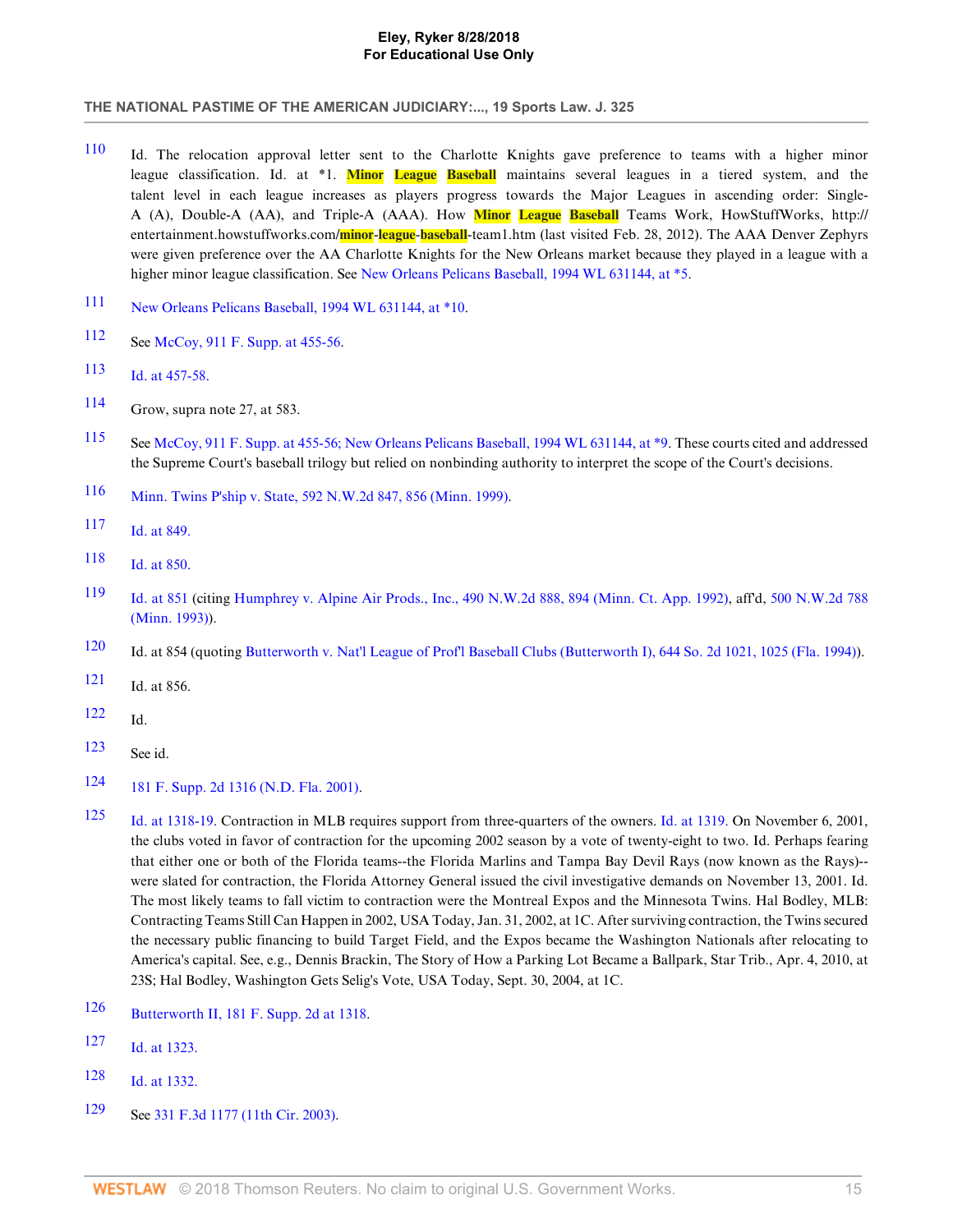- <span id="page-16-0"></span>[Id. at 1183.](http://www.westlaw.com/Link/Document/FullText?findType=Y&serNum=2003378720&originatingDoc=Ia578475082da11e18b05fdf15589d8e8&refType=RP&originationContext=document&vr=3.0&rs=cblt1.0&transitionType=DocumentItem&contextData=(sc.Search))
- <span id="page-16-1"></span>[Id. at 1184.](http://www.westlaw.com/Link/Document/FullText?findType=Y&serNum=2003378720&originatingDoc=Ia578475082da11e18b05fdf15589d8e8&refType=RP&originationContext=document&vr=3.0&rs=cblt1.0&transitionType=DocumentItem&contextData=(sc.Search))
- <span id="page-16-2"></span>[Id. at 1183.](http://www.westlaw.com/Link/Document/FullText?findType=Y&serNum=2003378720&originatingDoc=Ia578475082da11e18b05fdf15589d8e8&refType=RP&originationContext=document&vr=3.0&rs=cblt1.0&transitionType=DocumentItem&contextData=(sc.Search))
- <span id="page-16-3"></span>Id.
- <span id="page-16-4"></span> See id.; Prof'l [Baseball Sch. & Clubs, Inc. v. Kuhn, 693 F.2d 1085, 1086 \(11th Cir. 1982\);](http://www.westlaw.com/Link/Document/FullText?findType=Y&serNum=1982151219&pubNum=350&originatingDoc=Ia578475082da11e18b05fdf15589d8e8&refType=RP&fi=co_pp_sp_350_1086&originationContext=document&vr=3.0&rs=cblt1.0&transitionType=DocumentItem&contextData=(sc.Search)#co_pp_sp_350_1086) [Charles O. Finley & Co. v. Kuhn,](http://www.westlaw.com/Link/Document/FullText?findType=Y&serNum=1978102377&pubNum=350&originatingDoc=Ia578475082da11e18b05fdf15589d8e8&refType=RP&fi=co_pp_sp_350_541&originationContext=document&vr=3.0&rs=cblt1.0&transitionType=DocumentItem&contextData=(sc.Search)#co_pp_sp_350_541) [569 F.2d 527, 541 \(7th Cir. 1978\)](http://www.westlaw.com/Link/Document/FullText?findType=Y&serNum=1978102377&pubNum=350&originatingDoc=Ia578475082da11e18b05fdf15589d8e8&refType=RP&fi=co_pp_sp_350_541&originationContext=document&vr=3.0&rs=cblt1.0&transitionType=DocumentItem&contextData=(sc.Search)#co_pp_sp_350_541); [Butterworth II, 181 F. Supp. 2d 1316, 1332 \(N.D. Fla. 2001\)](http://www.westlaw.com/Link/Document/FullText?findType=Y&serNum=2002051123&pubNum=4637&originatingDoc=Ia578475082da11e18b05fdf15589d8e8&refType=RP&fi=co_pp_sp_4637_1332&originationContext=document&vr=3.0&rs=cblt1.0&transitionType=DocumentItem&contextData=(sc.Search)#co_pp_sp_4637_1332); [McCoy v. MLB, 911 F. Supp.](http://www.westlaw.com/Link/Document/FullText?findType=Y&serNum=1996034070&pubNum=345&originatingDoc=Ia578475082da11e18b05fdf15589d8e8&refType=RP&fi=co_pp_sp_345_456&originationContext=document&vr=3.0&rs=cblt1.0&transitionType=DocumentItem&contextData=(sc.Search)#co_pp_sp_345_456) [454, 456-58 \(W.D. Wash. 1995\);](http://www.westlaw.com/Link/Document/FullText?findType=Y&serNum=1996034070&pubNum=345&originatingDoc=Ia578475082da11e18b05fdf15589d8e8&refType=RP&fi=co_pp_sp_345_456&originationContext=document&vr=3.0&rs=cblt1.0&transitionType=DocumentItem&contextData=(sc.Search)#co_pp_sp_345_456) [New Orleans Pelicans Baseball v. Nat'l Ass'n of Prof'l Baseball Leagues, No. 93-253, 1994](http://www.westlaw.com/Link/Document/FullText?findType=Y&serNum=1994226847&pubNum=0000999&originatingDoc=Ia578475082da11e18b05fdf15589d8e8&refType=RP&originationContext=document&vr=3.0&rs=cblt1.0&transitionType=DocumentItem&contextData=(sc.Search)) [WL 631144, at \\*9 \(E.D. La. Mar. 1, 1994\)](http://www.westlaw.com/Link/Document/FullText?findType=Y&serNum=1994226847&pubNum=0000999&originatingDoc=Ia578475082da11e18b05fdf15589d8e8&refType=RP&originationContext=document&vr=3.0&rs=cblt1.0&transitionType=DocumentItem&contextData=(sc.Search)); [Minn. Twins P'ship v. State, 592 N.W.2d 847, 856 \(Minn. 1999\).](http://www.westlaw.com/Link/Document/FullText?findType=Y&serNum=1999112306&pubNum=595&originatingDoc=Ia578475082da11e18b05fdf15589d8e8&refType=RP&fi=co_pp_sp_595_856&originationContext=document&vr=3.0&rs=cblt1.0&transitionType=DocumentItem&contextData=(sc.Search)#co_pp_sp_595_856)
- <span id="page-16-5"></span>See Grow, supra note 27, at 585.
- <span id="page-16-6"></span> See, e.g., [Piazza v. MLB, 831 F. Supp. 420 \(E.D. Pa. 1993\)](http://www.westlaw.com/Link/Document/FullText?findType=Y&serNum=1993168885&pubNum=345&originatingDoc=Ia578475082da11e18b05fdf15589d8e8&refType=RP&originationContext=document&vr=3.0&rs=cblt1.0&transitionType=DocumentItem&contextData=(sc.Search)); [Henderson Broad. Corp. v. Hous. Sports Ass'n, 541 F. Supp.](http://www.westlaw.com/Link/Document/FullText?findType=Y&serNum=1982126986&pubNum=345&originatingDoc=Ia578475082da11e18b05fdf15589d8e8&refType=RP&originationContext=document&vr=3.0&rs=cblt1.0&transitionType=DocumentItem&contextData=(sc.Search)) [263 \(S.D. Tex. 1982\)](http://www.westlaw.com/Link/Document/FullText?findType=Y&serNum=1982126986&pubNum=345&originatingDoc=Ia578475082da11e18b05fdf15589d8e8&refType=RP&originationContext=document&vr=3.0&rs=cblt1.0&transitionType=DocumentItem&contextData=(sc.Search)).
- <span id="page-16-7"></span>[541 F. Supp. at 271](http://www.westlaw.com/Link/Document/FullText?findType=Y&serNum=1982126986&pubNum=345&originatingDoc=Ia578475082da11e18b05fdf15589d8e8&refType=RP&fi=co_pp_sp_345_271&originationContext=document&vr=3.0&rs=cblt1.0&transitionType=DocumentItem&contextData=(sc.Search)#co_pp_sp_345_271).
- <span id="page-16-8"></span>[Id. at 264.](http://www.westlaw.com/Link/Document/FullText?findType=Y&serNum=1982126986&originatingDoc=Ia578475082da11e18b05fdf15589d8e8&refType=RP&originationContext=document&vr=3.0&rs=cblt1.0&transitionType=DocumentItem&contextData=(sc.Search))
- <span id="page-16-9"></span>Id.; Grow, supra note 27, at 589-90.
- <span id="page-16-10"></span>[Henderson Broad., 541 F. Supp. at 265.](http://www.westlaw.com/Link/Document/FullText?findType=Y&serNum=1982126986&pubNum=345&originatingDoc=Ia578475082da11e18b05fdf15589d8e8&refType=RP&fi=co_pp_sp_345_265&originationContext=document&vr=3.0&rs=cblt1.0&transitionType=DocumentItem&contextData=(sc.Search)#co_pp_sp_345_265)
- <span id="page-16-11"></span>Id.
- <span id="page-16-12"></span>Id. at 271.
- <span id="page-16-13"></span>Id. at 269-70 (citing Sports Broadcasting Act of 1961, [15 U.S.C. §1291 \(2006\)\)](http://www.westlaw.com/Link/Document/FullText?findType=L&pubNum=1000546&cite=15USCAS1291&originatingDoc=Ia578475082da11e18b05fdf15589d8e8&refType=LQ&originationContext=document&vr=3.0&rs=cblt1.0&transitionType=DocumentItem&contextData=(sc.Search)).
- <span id="page-16-14"></span>[831 F. Supp. 420 \(E.D. Pa. 1993\).](http://www.westlaw.com/Link/Document/FullText?findType=Y&serNum=1993168885&pubNum=345&originatingDoc=Ia578475082da11e18b05fdf15589d8e8&refType=RP&originationContext=document&vr=3.0&rs=cblt1.0&transitionType=DocumentItem&contextData=(sc.Search))
- <span id="page-16-15"></span>[Id. at 422.](http://www.westlaw.com/Link/Document/FullText?findType=Y&serNum=1993168885&originatingDoc=Ia578475082da11e18b05fdf15589d8e8&refType=RP&originationContext=document&vr=3.0&rs=cblt1.0&transitionType=DocumentItem&contextData=(sc.Search))
- <span id="page-16-16"></span>[Id. at 422-23.](http://www.westlaw.com/Link/Document/FullText?findType=Y&serNum=1993168885&originatingDoc=Ia578475082da11e18b05fdf15589d8e8&refType=RP&originationContext=document&vr=3.0&rs=cblt1.0&transitionType=DocumentItem&contextData=(sc.Search))
- <span id="page-16-17"></span>[Id. at 423.](http://www.westlaw.com/Link/Document/FullText?findType=Y&serNum=1993168885&originatingDoc=Ia578475082da11e18b05fdf15589d8e8&refType=RP&originationContext=document&vr=3.0&rs=cblt1.0&transitionType=DocumentItem&contextData=(sc.Search))
- <span id="page-16-18"></span>See [id. at 420.](http://www.westlaw.com/Link/Document/FullText?findType=Y&serNum=1993168885&originatingDoc=Ia578475082da11e18b05fdf15589d8e8&refType=RP&originationContext=document&vr=3.0&rs=cblt1.0&transitionType=DocumentItem&contextData=(sc.Search))
- <span id="page-16-19"></span>[Id. at 424.](http://www.westlaw.com/Link/Document/FullText?findType=Y&serNum=1993168885&originatingDoc=Ia578475082da11e18b05fdf15589d8e8&refType=RP&originationContext=document&vr=3.0&rs=cblt1.0&transitionType=DocumentItem&contextData=(sc.Search))
- <span id="page-16-20"></span>[Id. at 437.](http://www.westlaw.com/Link/Document/FullText?findType=Y&serNum=1993168885&originatingDoc=Ia578475082da11e18b05fdf15589d8e8&refType=RP&originationContext=document&vr=3.0&rs=cblt1.0&transitionType=DocumentItem&contextData=(sc.Search))
- <span id="page-16-21"></span>[Id. at 438.](http://www.westlaw.com/Link/Document/FullText?findType=Y&serNum=1993168885&originatingDoc=Ia578475082da11e18b05fdf15589d8e8&refType=RP&originationContext=document&vr=3.0&rs=cblt1.0&transitionType=DocumentItem&contextData=(sc.Search))
- <span id="page-16-22"></span>Id.
- <span id="page-16-23"></span>[644 So. 2d 1021 \(Fla. 1994\).](http://www.westlaw.com/Link/Document/FullText?findType=Y&serNum=1994200436&pubNum=735&originatingDoc=Ia578475082da11e18b05fdf15589d8e8&refType=RP&originationContext=document&vr=3.0&rs=cblt1.0&transitionType=DocumentItem&contextData=(sc.Search))
- <span id="page-16-24"></span>[Id. at 1022.](http://www.westlaw.com/Link/Document/FullText?findType=Y&serNum=1994200436&originatingDoc=Ia578475082da11e18b05fdf15589d8e8&refType=RP&originationContext=document&vr=3.0&rs=cblt1.0&transitionType=DocumentItem&contextData=(sc.Search))
- <span id="page-16-25"></span>Id.
- <span id="page-16-26"></span>Id.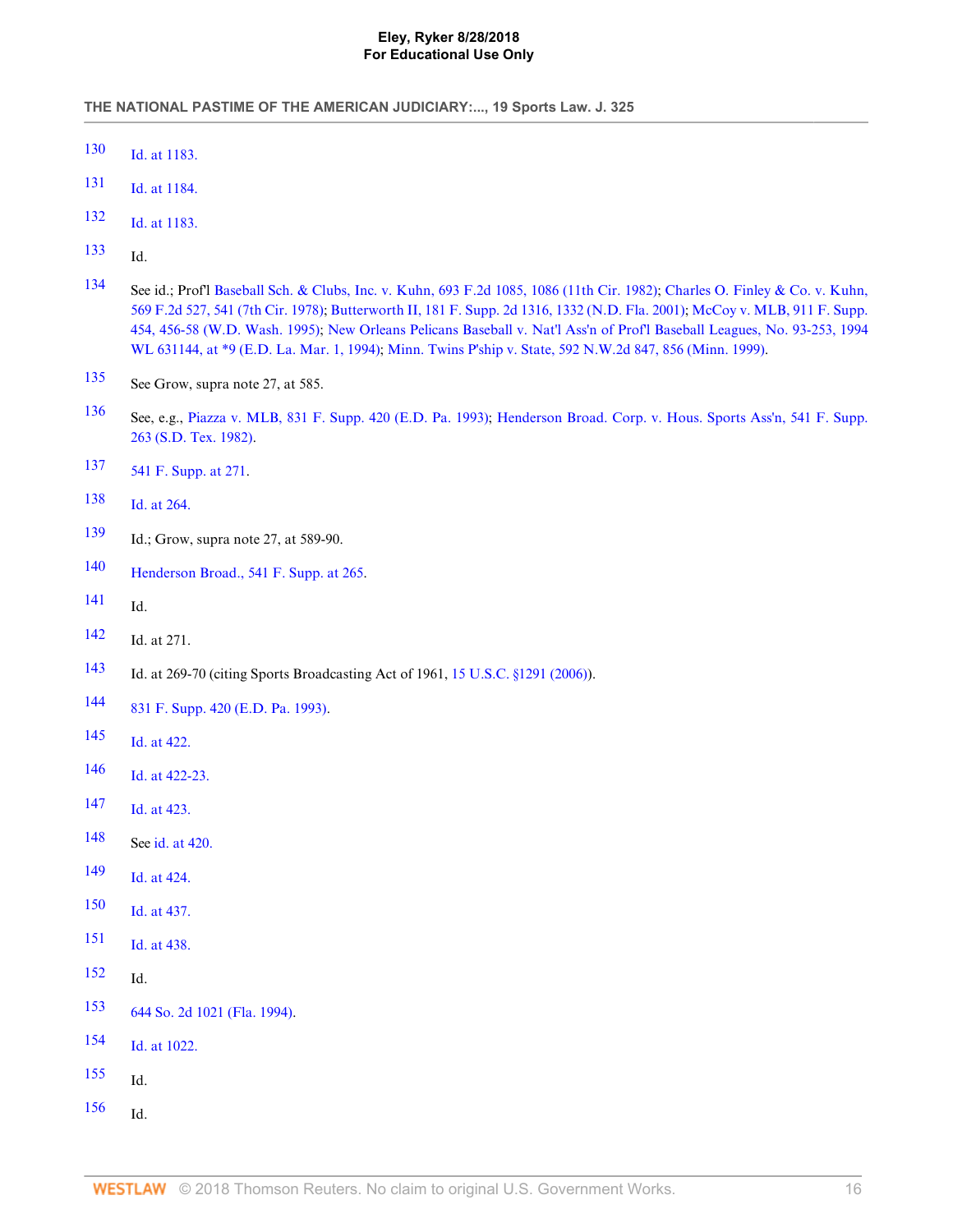- <span id="page-17-0"></span>Id. at 1025.
- <span id="page-17-1"></span> See, e.g., [Piazza v. MLB, 831 F. Supp. 420, 438 \(E.D. Pa. 1993\);](http://www.westlaw.com/Link/Document/FullText?findType=Y&serNum=1993168885&pubNum=345&originatingDoc=Ia578475082da11e18b05fdf15589d8e8&refType=RP&fi=co_pp_sp_345_438&originationContext=document&vr=3.0&rs=cblt1.0&transitionType=DocumentItem&contextData=(sc.Search)#co_pp_sp_345_438) [Henderson Broad. Corp. v. Hous. Sports Ass'n, 541 F. Supp.](http://www.westlaw.com/Link/Document/FullText?findType=Y&serNum=1982126986&pubNum=345&originatingDoc=Ia578475082da11e18b05fdf15589d8e8&refType=RP&fi=co_pp_sp_345_271&originationContext=document&vr=3.0&rs=cblt1.0&transitionType=DocumentItem&contextData=(sc.Search)#co_pp_sp_345_271) [263, 271 \(S.D. Tex. 1982\);](http://www.westlaw.com/Link/Document/FullText?findType=Y&serNum=1982126986&pubNum=345&originatingDoc=Ia578475082da11e18b05fdf15589d8e8&refType=RP&fi=co_pp_sp_345_271&originationContext=document&vr=3.0&rs=cblt1.0&transitionType=DocumentItem&contextData=(sc.Search)#co_pp_sp_345_271) [Butterworth I, 644 So. 2d at 1025.](http://www.westlaw.com/Link/Document/FullText?findType=Y&serNum=1994200436&pubNum=735&originatingDoc=Ia578475082da11e18b05fdf15589d8e8&refType=RP&fi=co_pp_sp_735_1025&originationContext=document&vr=3.0&rs=cblt1.0&transitionType=DocumentItem&contextData=(sc.Search)#co_pp_sp_735_1025)
- <span id="page-17-2"></span>See [Henderson Broad., 541 F. Supp. at 271.](http://www.westlaw.com/Link/Document/FullText?findType=Y&serNum=1982126986&pubNum=345&originatingDoc=Ia578475082da11e18b05fdf15589d8e8&refType=RP&fi=co_pp_sp_345_271&originationContext=document&vr=3.0&rs=cblt1.0&transitionType=DocumentItem&contextData=(sc.Search)#co_pp_sp_345_271)
- <span id="page-17-3"></span>See [Piazza, 831 F. Supp. at 438.](http://www.westlaw.com/Link/Document/FullText?findType=Y&serNum=1993168885&pubNum=345&originatingDoc=Ia578475082da11e18b05fdf15589d8e8&refType=RP&fi=co_pp_sp_345_438&originationContext=document&vr=3.0&rs=cblt1.0&transitionType=DocumentItem&contextData=(sc.Search)#co_pp_sp_345_438)
- <span id="page-17-4"></span> Brittany Van Roo, [One Trilogy That Should Go Without a Sequel: Why the Baseball Antitrust Exemption Should Be](http://www.westlaw.com/Link/Document/FullText?findType=Y&serNum=0358877697&pubNum=135285&originatingDoc=Ia578475082da11e18b05fdf15589d8e8&refType=LR&fi=co_pp_sp_135285_382&originationContext=document&vr=3.0&rs=cblt1.0&transitionType=DocumentItem&contextData=(sc.Search)#co_pp_sp_135285_382) [Repealed, 21 Marq. Sports L. Rev. 381, 382 \(2010\).](http://www.westlaw.com/Link/Document/FullText?findType=Y&serNum=0358877697&pubNum=135285&originatingDoc=Ia578475082da11e18b05fdf15589d8e8&refType=LR&fi=co_pp_sp_135285_382&originationContext=document&vr=3.0&rs=cblt1.0&transitionType=DocumentItem&contextData=(sc.Search)#co_pp_sp_135285_382)
- <span id="page-17-5"></span>[Id. at 397.](http://www.westlaw.com/Link/Document/FullText?findType=Y&serNum=0358877697&originatingDoc=Ia578475082da11e18b05fdf15589d8e8&refType=LR&originationContext=document&vr=3.0&rs=cblt1.0&transitionType=DocumentItem&contextData=(sc.Search))
- <span id="page-17-6"></span>Id.
- <span id="page-17-7"></span> Id. ("If a baseball ticket sells for \$100, the buyer pays \$110 and the seller pockets \$85, so \$25 would go to StubHub and the baseball teams.").
- <span id="page-17-8"></span>Id. at 397-98.
- <span id="page-17-9"></span>Id. at 398.
- <span id="page-17-10"></span> See Martin M. Tomlinson, The [Commissioner's New Clothes: The Myth of Major League Baseball's Antitrust Exemption,](http://www.westlaw.com/Link/Document/FullText?findType=Y&serNum=0338786242&pubNum=101882&originatingDoc=Ia578475082da11e18b05fdf15589d8e8&refType=LR&fi=co_pp_sp_101882_304&originationContext=document&vr=3.0&rs=cblt1.0&transitionType=DocumentItem&contextData=(sc.Search)#co_pp_sp_101882_304) [20 St. Thomas L. Rev. 255, 304-05 \(2008\)](http://www.westlaw.com/Link/Document/FullText?findType=Y&serNum=0338786242&pubNum=101882&originatingDoc=Ia578475082da11e18b05fdf15589d8e8&refType=LR&fi=co_pp_sp_101882_304&originationContext=document&vr=3.0&rs=cblt1.0&transitionType=DocumentItem&contextData=(sc.Search)#co_pp_sp_101882_304).
- <span id="page-17-11"></span>Richard Sandomir, Extra Innings Exclusively on DirecTV, N.Y. Times, Jan. 20, 2007, at D6.
- <span id="page-17-12"></span> Id. As it currently stands, the Sports Broadcasting Act of 1961 insulates professional sports from antitrust litigation with respect to the pooling of their television broadcasting rights. Sports Broadcasting Act of 1961, [15 U.S.C. §1291 \(2006\).](http://www.westlaw.com/Link/Document/FullText?findType=L&pubNum=1000546&cite=15USCAS1291&originatingDoc=Ia578475082da11e18b05fdf15589d8e8&refType=LQ&originationContext=document&vr=3.0&rs=cblt1.0&transitionType=DocumentItem&contextData=(sc.Search)) However, Senator Arlen Specter (D-PA) has indicated that exclusive access packages with DIRECTV could be a reason to repeal the sports leagues' antitrust exemption regarding broadcasting rights. See Sandomir, supra note 168. Moreover, Senator Specter specifically contended that baseball's deal with DIRECTV violated federal antitrust laws. Grow, supra note 27, at 563.
- <span id="page-17-13"></span>Grow, supra note 27, at 563.
- <span id="page-17-14"></span>Id.
- <span id="page-17-15"></span>Richard Sandomir, Uncertainty of What's Next for Dodgers, N.Y. Times, Apr. 22, 2011, at B15.
- <span id="page-17-16"></span>Id.
- <span id="page-17-17"></span>Id.
- <span id="page-17-18"></span>See Van Roo, supra note 161, at 382.
- <span id="page-17-19"></span>[130 S. Ct. 2201 \(2010\).](http://www.westlaw.com/Link/Document/FullText?findType=Y&serNum=2022098241&pubNum=708&originatingDoc=Ia578475082da11e18b05fdf15589d8e8&refType=RP&originationContext=document&vr=3.0&rs=cblt1.0&transitionType=DocumentItem&contextData=(sc.Search))
- <span id="page-17-20"></span>[Id. at 2207.](http://www.westlaw.com/Link/Document/FullText?findType=Y&serNum=2022098241&originatingDoc=Ia578475082da11e18b05fdf15589d8e8&refType=RP&originationContext=document&vr=3.0&rs=cblt1.0&transitionType=DocumentItem&contextData=(sc.Search))
- <span id="page-17-21"></span>[Id. at 2207-08;](http://www.westlaw.com/Link/Document/FullText?findType=Y&serNum=2022098241&originatingDoc=Ia578475082da11e18b05fdf15589d8e8&refType=RP&originationContext=document&vr=3.0&rs=cblt1.0&transitionType=DocumentItem&contextData=(sc.Search)) [Radovich v. NFL, 352 U.S. 445, 451-52 \(1957\).](http://www.westlaw.com/Link/Document/FullText?findType=Y&serNum=1957103398&pubNum=780&originatingDoc=Ia578475082da11e18b05fdf15589d8e8&refType=RP&fi=co_pp_sp_780_451&originationContext=document&vr=3.0&rs=cblt1.0&transitionType=DocumentItem&contextData=(sc.Search)#co_pp_sp_780_451)
- <span id="page-17-22"></span>[Am. Needle, 130 S. Ct. at 2206-07.](http://www.westlaw.com/Link/Document/FullText?findType=Y&serNum=2022098241&pubNum=708&originatingDoc=Ia578475082da11e18b05fdf15589d8e8&refType=RP&fi=co_pp_sp_708_2206&originationContext=document&vr=3.0&rs=cblt1.0&transitionType=DocumentItem&contextData=(sc.Search)#co_pp_sp_708_2206)
- <span id="page-17-23"></span>[Id. at 2215.](http://www.westlaw.com/Link/Document/FullText?findType=Y&serNum=2022098241&originatingDoc=Ia578475082da11e18b05fdf15589d8e8&refType=RP&originationContext=document&vr=3.0&rs=cblt1.0&transitionType=DocumentItem&contextData=(sc.Search))
- <span id="page-17-24"></span>[Id. at 2213.](http://www.westlaw.com/Link/Document/FullText?findType=Y&serNum=2022098241&originatingDoc=Ia578475082da11e18b05fdf15589d8e8&refType=RP&originationContext=document&vr=3.0&rs=cblt1.0&transitionType=DocumentItem&contextData=(sc.Search))